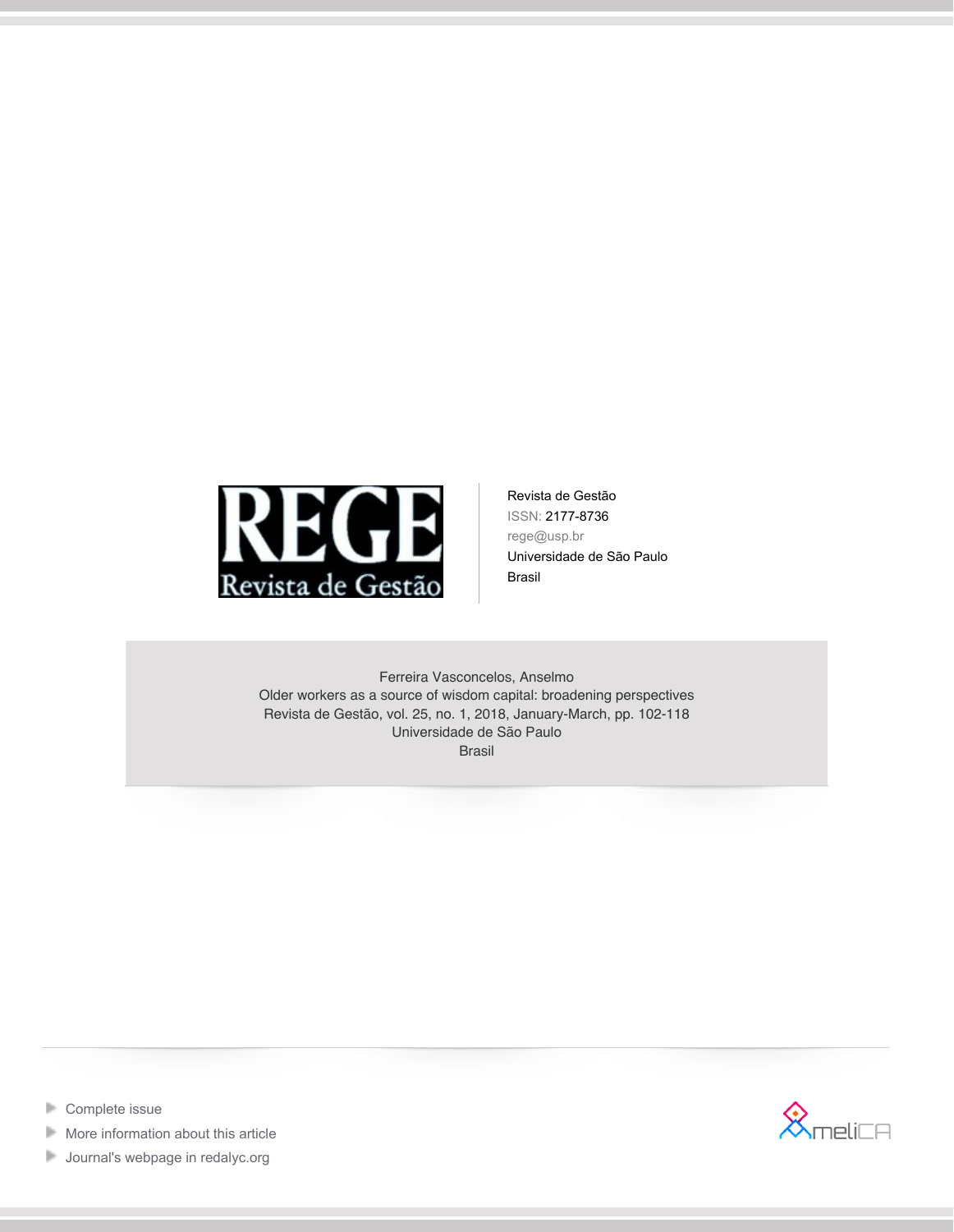REGE 25,1

# Older workers as a source of wisdom capital: broadening perspectives

Anselmo Ferreira Vasconcelos Independent Researcher, São Paulo, Brazil

## Abstract

Purpose – The purpose of this paper is to pinpoint some key variables that help shape the notion of older workers as a source of organizational wisdom capital.

Design/methodology/approach – Toward that end, the paper reviews a selective bibliography in order to support its arguments.

Findings – The evidence garnered throughout this paper – fundamentally through different lens of analysis – suggests that older workers may be considered as valuable assets. Furthermore, a sizeable number of members of this cohort continue, even in the latter stages of their careers, to be willing, well-equipped, and able to enhance, if properly utilized, companies to achieve other patterns of performance. Accordingly, it is advocated here that their knowledge and expertise constitutes an authentic source of organizational wisdom capital that deserves careful attention from organizations to maintain by means of suitable incentives and training.

Research limitations/implications – This paper highlights other aspects that should not be disdained by organizations such as career-ending, work characteristics, and mastery-avoidance goals. Thus, companies that are interested in keeping older talents must be attuned to their wishes and aspirations, as well as being proactive by offering tailor-made job-products to them.

Social implications – Given the trend of aging workforce, it is likely that organizations will be increasingly impacted by societal demands and public policies toward benefiting and respecting older talents.

**Originality/value** – This paper advocates that older workers are usually living memories of organizational life. Rather, they tend to keep in their minds those failures and successful ideas, projects, initiatives, and leaderships, which added or not value throughout their trajectories, as well as things that worked out or not. Fundamentally, they are able to provide answers to vital questions.

Keywords Creativity, Older workers, Engagement, Motivation, Emotion regulation, Job performance Paper type Viewpoint

#### **Introduction**

Older workers (i.e. 55 years old and/or more) have handled with problems related to agism when they search for employment (Berger, 2009; Vasconcelos, 2012), age-based stigma (Kang and Chasteen, 2009), the perceived kinds of age discrimination (Billett *et al.*, 2011; Kunze et al., 2011), the challenge of widening the employment opportunities available to older workers (Vickerstaff et al., 2007), among other things. In addition, there is a widespread demographic phenomenon of aging workforce in the industrialized countries and most emerging economies (Vasconcelos, 2015a). In this sense, the theorists noted that, on one hand, people are living longer and (in general) have more years of health and vitality than in the past, and, on the other hand, norms about what older adults want to do, can do, and should do have shifted (Pitt-Catsouphes et al., 2012). Such dramatic increase of older workers has prompted some US companies, for instance, to put into practice organizational



Revista de Gestão Vol. 25 No. 1, 2018 pp. 102-118 Emerald Publishing Limited 2177-8736 DOI 10.1108/REGE-11-2017-002  $\heartsuit$  Anselmo Ferreira Vasconcelos. Published in *Revista de Gestão*. Published by Emerald Publishing Limited. This article is published under the Creative Commons Attribution (CC BY 4.0) licence. Anyone may reproduce, distribute, translate and create derivative works of this article (for both commercial and non-commercial purposes), subject to full attribution to the original publication and authors. The full terms of this licence may be seen at<http://creativecommons.org/licences/by/4.0/legalcode>

The author is very grateful to Jürgen Menner for his helpful comments and suggestions on an earlier version of this paper, as well as to the anonymous reviewers.

Received 2 January 2017 Revised 28 March 2017 Accepted 19 June 2017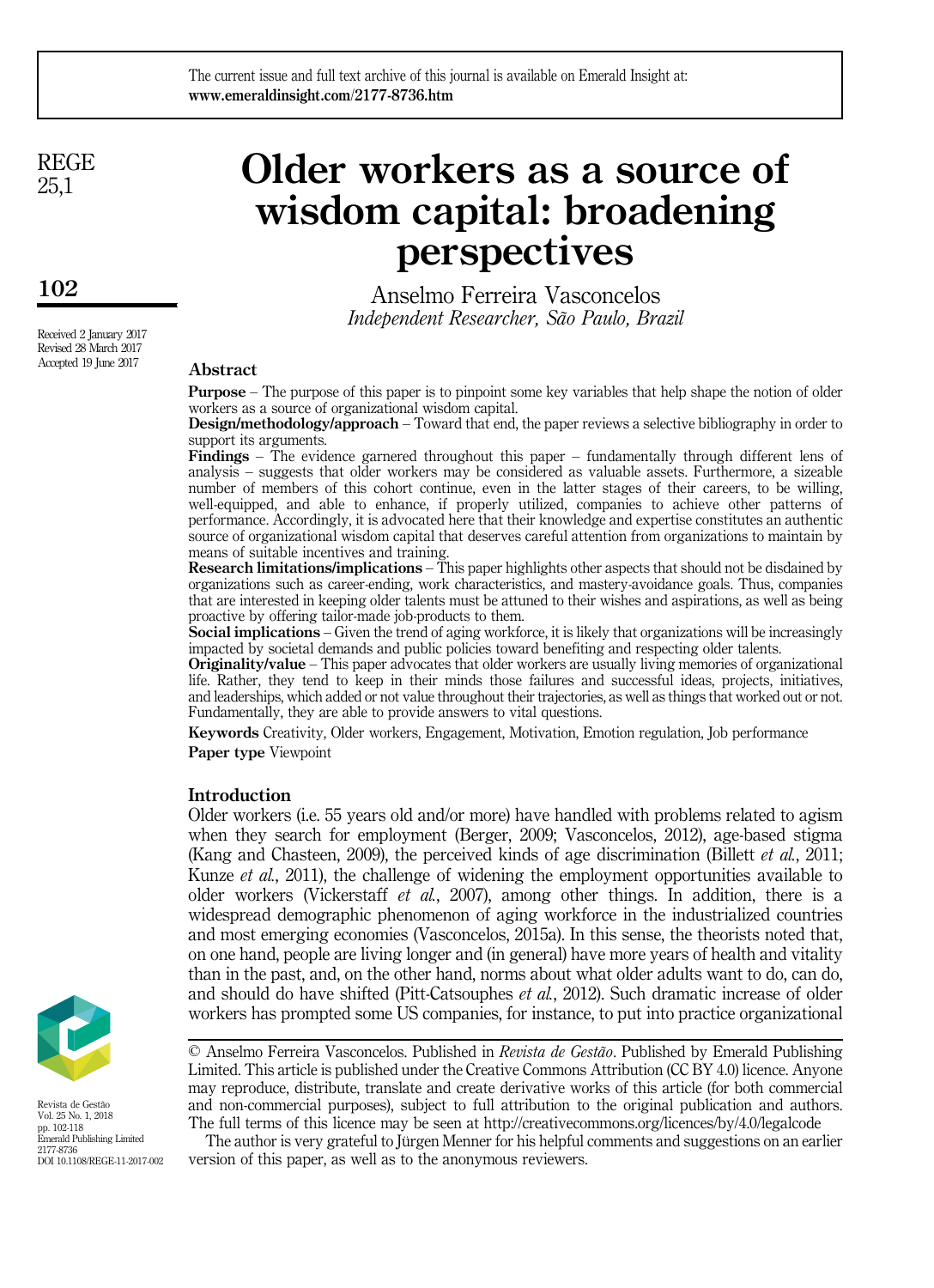policies labeled as older worker friendly (OWF). These OWF organizations are striving to provide policies or benefits that are specifically targeted to, or directly benefit, older workers such as include retirement health insurance, phased retirement, training to upgrade skills, and workplace accommodations (e.g. Cochran *et al.*, 2012).

However, there are scant research efforts toward aging theorizing, particularly concerning to the usage of older workers' value, i.e., focusing on their potentialities, capabilities, and skills. In fact, members of this cohort generally gather meaningful knowledge and extremely important experience to organizations achieve better results, as well as helping to hone young talents. Such an expertise may be regarded as a kind of wisdom capital[1] and, as such, it must be appropriately utilized in favor of the future of companies. On the face of it, the purpose of this paper is to pinpoint some key variables that help shape the notion of older workers as a source of wisdom capital. As a viewpoint paper, it reviews a selective bibliography in order to support its arguments.

As wisely posited by Peeters and van Emmerik (2008, p. 359), older workers are a type of human capital which is able to create value for organizations and numerous positive organizational outcomes such as increased employee loyalty, decreased employee turnover, retention of institutional knowledge, memory, as well as increased employee productivity. Following this line of reasoning, older workers are also a huge asset for almost any organization. Their contributions are clearly highlighted in terms of work ethic, absenteeism, turnover and, first and foremost, they score better than their younger peers; nonetheless, they are not identical to their younger colleagues (Cappelli and Novelli, 2010, p. XVII; see also Warhurst and Black, 2015). Evidence also indicates that older workers often perform on jobs as effectively as their younger counterparts. Such a trend may be noted particularly when they avoid suffering the physical and cognitive declines; have a relatively high degree of experience and expertise in their job; show some flexibility to approach and accomplish their job; demonstrate a high motivation on the job; have a job marked by few change; receive management and coworker support at work; and get the appropriate job training that meets their special needs (Hedge et al., 2006, pp. 61-62).

Thus, the premise here is that it would be unwise to rule out older workers' feelings, perceptions, opinions, narratives, and life lessons. In addition, they know the organizational culture better than any other group inside companies. Nonetheless, scholars argue that "[…] today, there still exist many misperceptions and misunderstanding about what contributions can and should be expected from older workers  $[\dots]$ " (Hedge *et al.*, 2006, p. 6). Accordingly, this paper intends to contribute to the theory by clarifying which features older talents hold that can be useful for organizations. More specifically, it argues that older workers may play much more than supporting roles like mentoring and advising younger generations. On the other hand, it is worth pointing out that the general situation of Brazilian older workers is absolutely uncomfortable, as well as in other nations. Some studies suggest the lack of suitable organizational policies toward this cohort's needs (Vasconcelos, 2012; Cepellos, 2013; Instituto Ethos and Banco Interamericano de Desenvolvimento, 2016; Kulik et al., 2016). Thus, this paper is organized as follows. First, it discusses the perspective of older workers as valuable assets. Second, it explores how this cohort judges themselves. Third, it analyzes their potential strengths, capabilities, and attitudes. Finally, it suggests an alternative theoretical approach to focus on them and presents some paths to future research.

## Older workers as valuable assets

By treating older workers as a valuable asset allow us to address a salient topic through a richer way. Regarding the demographic change aforementioned, which also affects Brazil, organizations should collect accurate information about each of their older workers (internal clients) in order to find out their intentions, expectations, and aspirations. For their part,

Older workers as a source of wisdom capital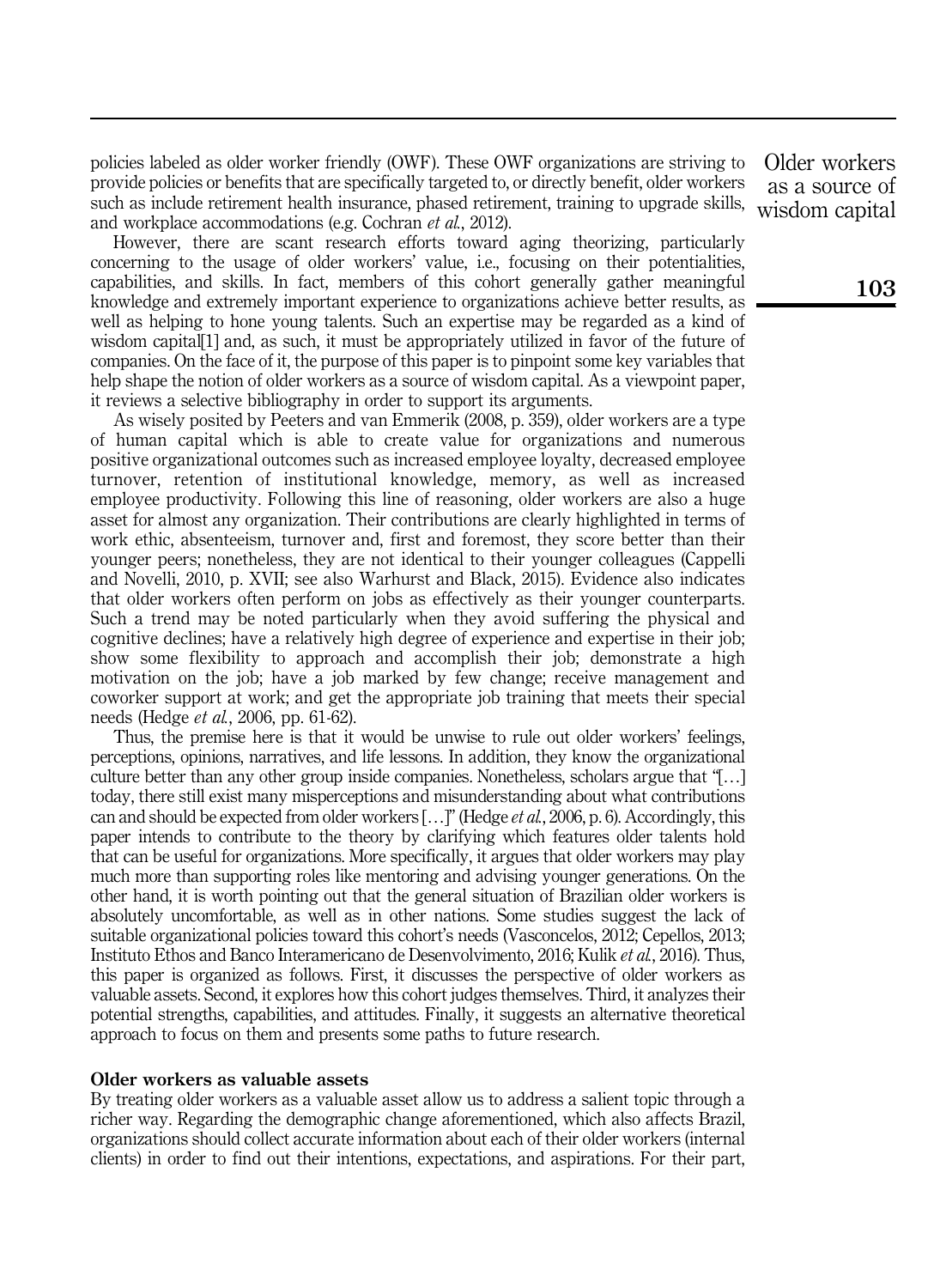managers should start individual conversations with their older workers aiming to explore different options and possible new roles. By identifying the talented older workers remain the challenge to reach an agreement in which the employment options are suitable for all parties (Patrickson and Ranzijn, 2005). Furthermore, the most appropriate human resource policies should focus on crafting jobs that fit into the preferences of older workers. Therefore, it is essential that firms should be creative and open-minded, given that a range of factors affect older workers' decisions about employment, namely, financial resources, physical and mental health concerns, job satisfaction, and family (Smyer and Pitt-Catsouphes, 2007, p. 25). Similarly, Jex et al. (2007) suggest that organizations can enhance health and well-being of older workers by redesigning jobs toward reducing physical and/or cognitive processing demands of them.

By the same token, other initiatives may be tailored to the needs of older employees, namely, climate change, training, health promotion, legal mandates, and employee assistance. For instance, by taking into account "the time and loyalty older employees have often put into an organization, it is certainly the right and moral thing for organizations to do" (Jex et al., 2007, p. 219). In turn, Charness et al. (2007) point out pivotal aspects that should be considered when designing training programs for older, i.e., pacing, the timing and amount of feedback, amount of practice, practice schedule, organization of the learning material, and design of support materials. They also suggest allocating 1.5-2 times the training time expected for young adults. It is clear that older talents deal with technology, but it is expected a lag in technical expertise between younger and older workers given that the technological advancements are unstoppable. For this reason, organizations cannot neglect to provide effective opportunities for training and retraining of older people, especially designing training programs that meet the learning needs and preferences of older adults (Charness and Czaja, 2006).

Importantly, mature workers are not a homogeneous group (Armstrong-Stassen, 2008a; Bal, 2015). Further, companies must pay attention to the fact that "It is of major importance that employers demonstrate to their older employees that they are valued and respected […]" (Armstrong-Stassen, 2008b, p. 607). In fact, in terms of HR practices, both recognition and respect represent just a low cost to any organization provide (Armstrong-Stassen, 2008c). In addition, it is imperative that organizations train their supervisors and managers to carry out fairly and accurately performance appraisals that reflect the performance of older employees (free from age bias), as well as providing older employees with useful feedback. However, there is some evidence showing that HR practices designed to accommodate the needs and desires of older workers are not the pattern (Armstrong-Stassen, 2008c).

Fundamentally, it is important to bear in mind that older workers show willingness, capability of engaging in work activities, learning new skills, knowledge, and expertise. In addition, there is scarce evidence suggesting that productivity declines with age. Taken as a whole, older workers tend to be more reliable and show lower rates of absenteeism. Given the age-related declines in strength, stamina, and response speed, jobs that are physically demanding or highly paced may be unsuitable for older workers. In contrast, flexible work schedules or alternative work arrangements (e.g. working from home) may also be suitable for older people (Charness et al., 2007). Researchers are also concerned with older workers' obsolescence. Admittedly, this possibility constitutes a nightmare for any worker in this world, particularly for older workers that need to continue to work. In a similar manner, one may infer that long unemployment periods may eventually damage careers. With regard to older workers, it is posited that just informal development opportunities through their job may be a better way to prevent their skill obsolescence (Armstrong-Stassen and Schlosser, 2008).

Taken together, employers should look for strengthening older workers' development orientation along with a supportive development climate so as to foster older workers'

104

REGE 25,1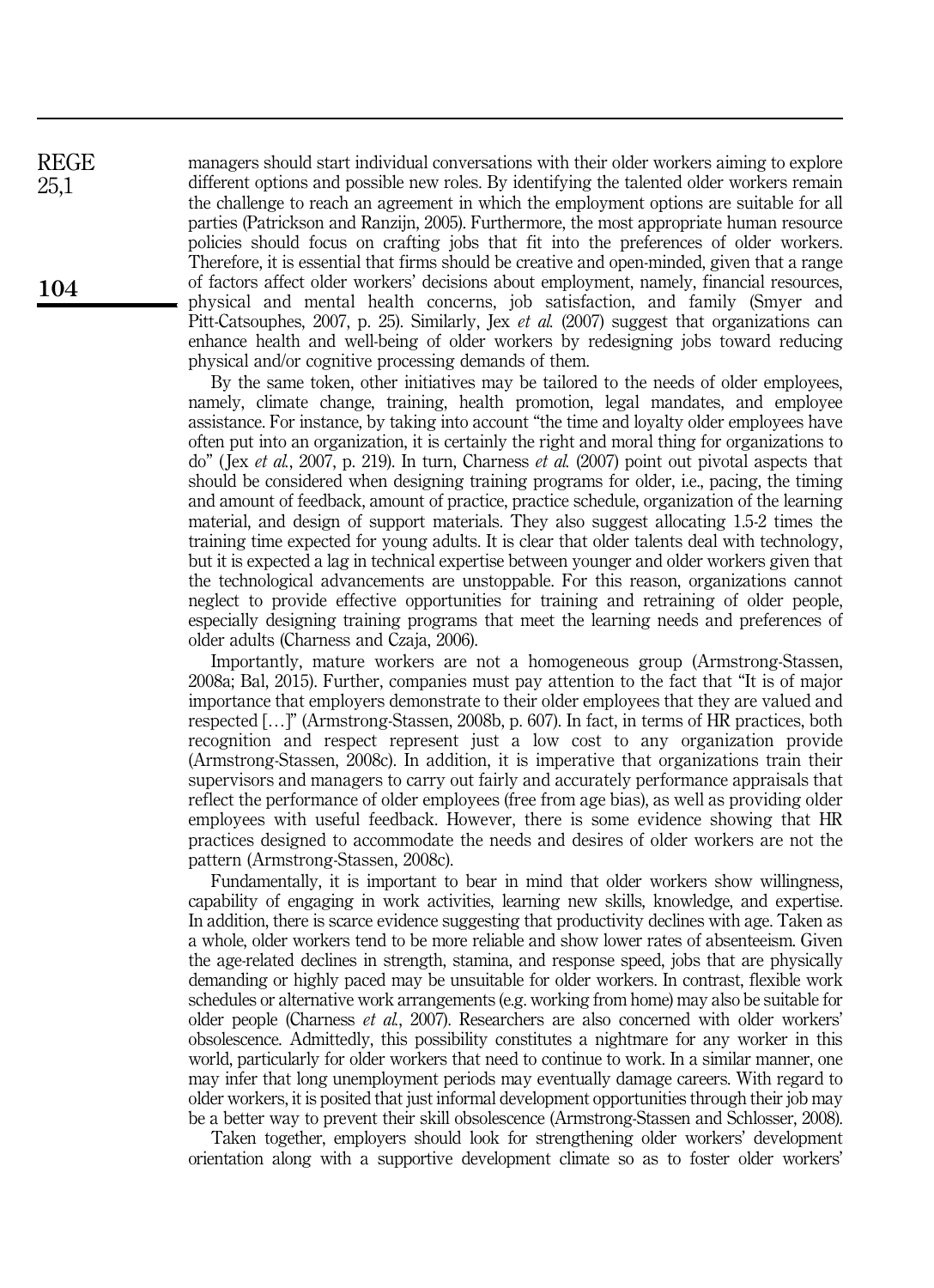commitment and intention to remain (Armstrong-Stassen and Schlosser, 2008). Meanwhile, many jobs require cognitive and social-emotional competencies and less for physical power and speed, but there are others that fit into the arrangement of physically demanding activities for long periods and, as such, they can cause physical health problems for older employees. Nonetheless, it is argued that jobs may be easily accommodated toward the decreasing physical conditions of older workers by means of ergonomic adaptations, changes in work schedules, and in the number of hours work per week (Peeters and van Emmerik, 2008).

On the other hand, regarding that older workers tend to show a more gradual disengagement from work toward a transition into bridge retirement positions, it is proposed that the effective organizational practices designed to maximize motivation may embrace both the supervisory practices and incentive systems so as to enhance worker perceptions of control (procedural fairness) and well-being (Kanfer and Ackerman, 2007). Not surprisingly, the issue of balancing work and family life is sensitive for older workers, even more than for younger ones (Baltes and Young, 2007). In a related vein, a study conducted by Pitt-Catsouphes and Matz-Costa (2008) found evidence that by providing employees with access to the flexibility they need one may enhance the level of engagement of workers of all ages, especially of older workers. Overall, the findings revealed that flexibility fit is a powerful positive predictor of engagement for all employees, but it is even more powerful predictor of engagement for older workers. Another study suggests that older workers are sensitive to specific motivators particularly related to performance goals and rewards such as autonomy, participation in training, transfer of their competence, and taking up relevant roles in work teams. The authors advice HR professionals to maintain conventional practices such as training, career management, communication, developing, and implementing novel and innovative practices (e.g. stimulation of proactive behavior and skill pooling with other organizations) (Claes and Heymans, 2008).

Exploring other theoretical veins, Cappelli and Novelli (2010) propose that organizations take steps by attracting and engaging the older workforce through a different and distinctive value proposition whereby it is embraced the need of giving greater importance to a sense of mission; serving a social purpose that transcends the initiatives of generating profit to shareholders; providing flexibility in work schedules; and offering a varied array of benefits, for example, elder care insurance along with day care programs. Cappelli and Novelli (2010) also suggest that:

Overall, efforts to make better use of older individuals in the workplace represent one of the greatest opportunities available for improving society. It is about the only way to provide the resources necessary to pay for longer lives; it helps address exactly the needs employers say they have for a skilled, just-in-time workforce; and it provides some of the best opportunities for older individuals to stay active and engaged (p. XIX).

There is no denying that some older workers are seen as more valuable for the organizations than other workers, especially those that hold special capabilities (Midtsundstad, 2011). Hence, companies must be creative in order to postpone their retirement and by offering, at the same time, some sort of perks that may retain them for a little while. Again, it is paramount that organizations adapt their policies and practices regarding this increased need for individualization (Bal, 2015). In contrast, scholars also argue that older age inequality within and across working life is the result of vampiric forms and structures constitutive of contemporary organizing. Under such a perspective, it is assumed that "As workers are increasingly encouraged to buy into a vampiric organizational discourse of regeneration, the possibility for any acknowledgement of the ageing and mortal body is negated or denied" (Riach and Kelly, 2015, p. 296).

It is also salient that there remains a theoretical gap addressing successful aging at work or active, healthy, and productive aging at work (Zacher, 2015), as well as focusing on

Older workers as a source of wisdom capital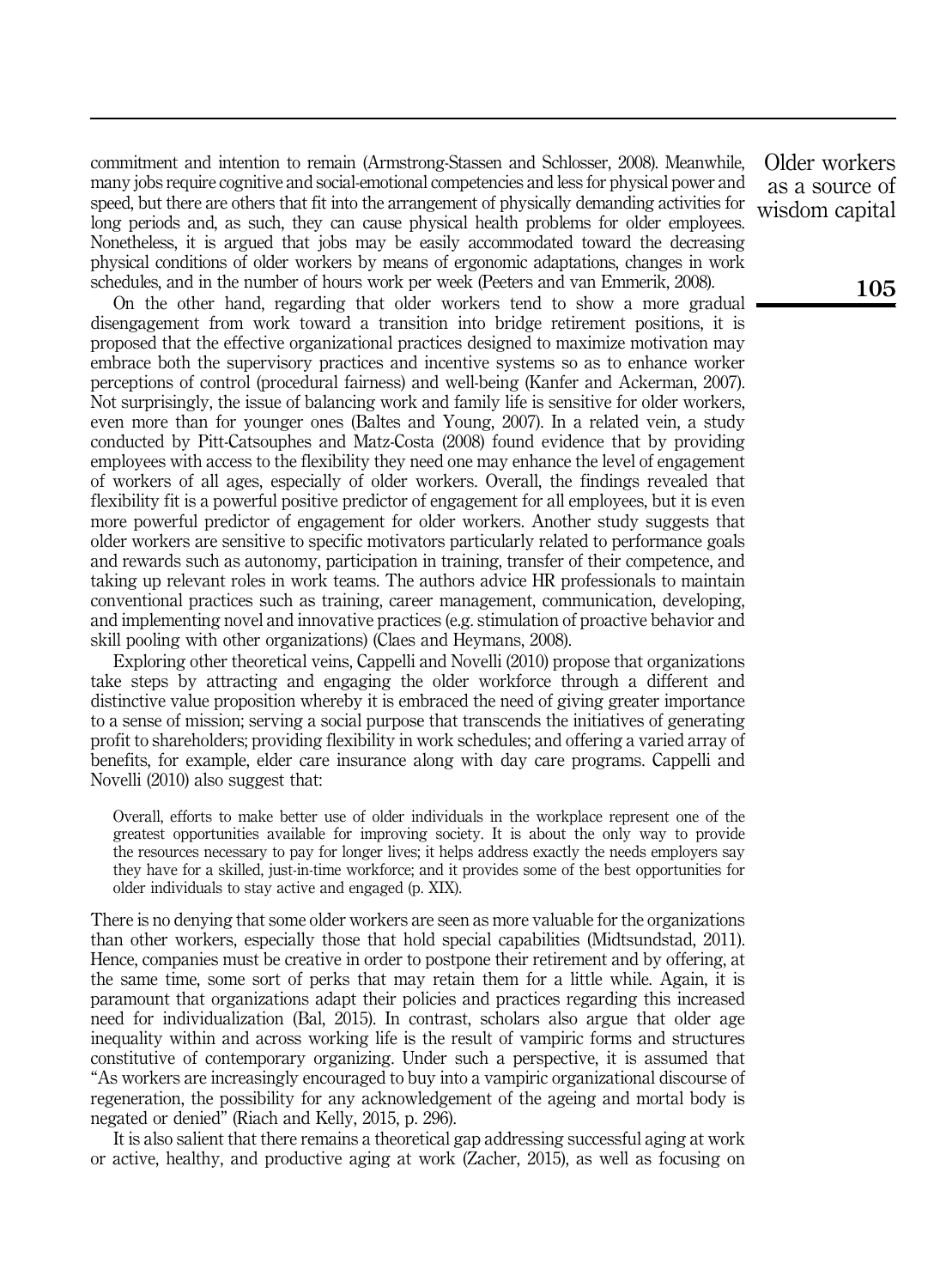prominent societal issues specifically related to older workers' reality (Vasconcelos, 2015a). In this sense, a rare initiative may be attributed to Yeatts *et al.* (1999), who suggested the adoption of the conservation model, which sees older workers as assets that are able to continue to grow if rightly managed. Under such a view, all employees, regardless of their ages, are considered as renewable assets and in mint conditions to yield a high rate of return for long periods of time, but it is paramount that they are adequately educated, trained, and managed. At the same time, the newly designed jobs should meet their needs, values, and interests. Moreover, it is vital to bear in mind that: REGE

> An understanding of the older worker's adaptation to workplace changes is important to public policy development. By applying such knowledge, the workplace can be designed, and redesigned, so that older workers have the ability and desire to adapt (Yeatts *et al.*, 1999, p. 345).

In turn, Vasconcelos (2015a) notes that, at the broader level, many issues concerning older workers' challenges and difficulties need to be framed such as the challenge of showing acknowledgment and sensitivity toward them; the challenge of diversity; the challenge of learning and capabilities; the challenge of legislation; the challenge of reduction the discrimination through wise leaderships and HR policies; the challenge of change; the challenge of motivating them; the challenge of accommodating different generations' needs; and the challenge of ethical and moral principles.

Either way, it is notorious that more investments in older workers would benefit employers, organizations, individuals, and society (Charness and Czaja, 2006), particularly in this moment in which pension systems are showing signals of financial bankruptcy like Brazil and some countries that are facing scarce workforce. In addition, Hedge *et al.* (2006, p. 170) state that "[…] Older adults want to continue to stay involved in work life in meaningful roles. They wish to use their potential, contribute to their families and communities, and preserve their health and well-being […]."

#### Older workers perceptions about themselves

106

25,1

This literature review would not be complete without collecting some evidence about how older workers judge themselves. In this regard, research unveils some interesting perceptions that are worthy of highlighting. For example, a survey conducted by McGregor (2001) in New Zealand  $(n = 2,137)$  focused on a range of questions to test the respondents' views of the older worker and to explore stereotypes. The average age of respondents was 59 years old and results showed that older workers agreed they were more likely to be reliable (96.6 percent); be committed to the job (93.9 percent); be loyal (92.5 percent); and be productive (90.3 percent). Moreover, some characteristics were strongly associated with them such as excellent personal presentation, customer focus, communications skills, leadership, professionalism, people skills, business knowledge, credibility, strong work ethic, judgment, and loyalty to employer. To a large extent, all these features are highly valued and necessary within workplaces.

The interconnectedness of identity, aging, and work was also examined through a qualitative design. The target was unemployed individuals aged 45-65 years who were actively searching for employment (Berger, 2006). This study identified that perceived age discrimination contributed to identity degradation. Not surprisingly, some respondents also explained that going to older worker programs, usually surrounded by other unemployed older individuals, contributed to their discouragement. Regardless of it, such programs ironically helped some of the respondents to overcome this negative point in their lives. Importantly, the majority of the respondents in this study were enough able to negotiate more positive identities despite their negative experiences. The major obstacle, nonetheless, was derived from the fact that the search for employment was clearly structured by age. As a consequence, job prospects to older workers may improve if such programs and organizations' hiring practices take that into account.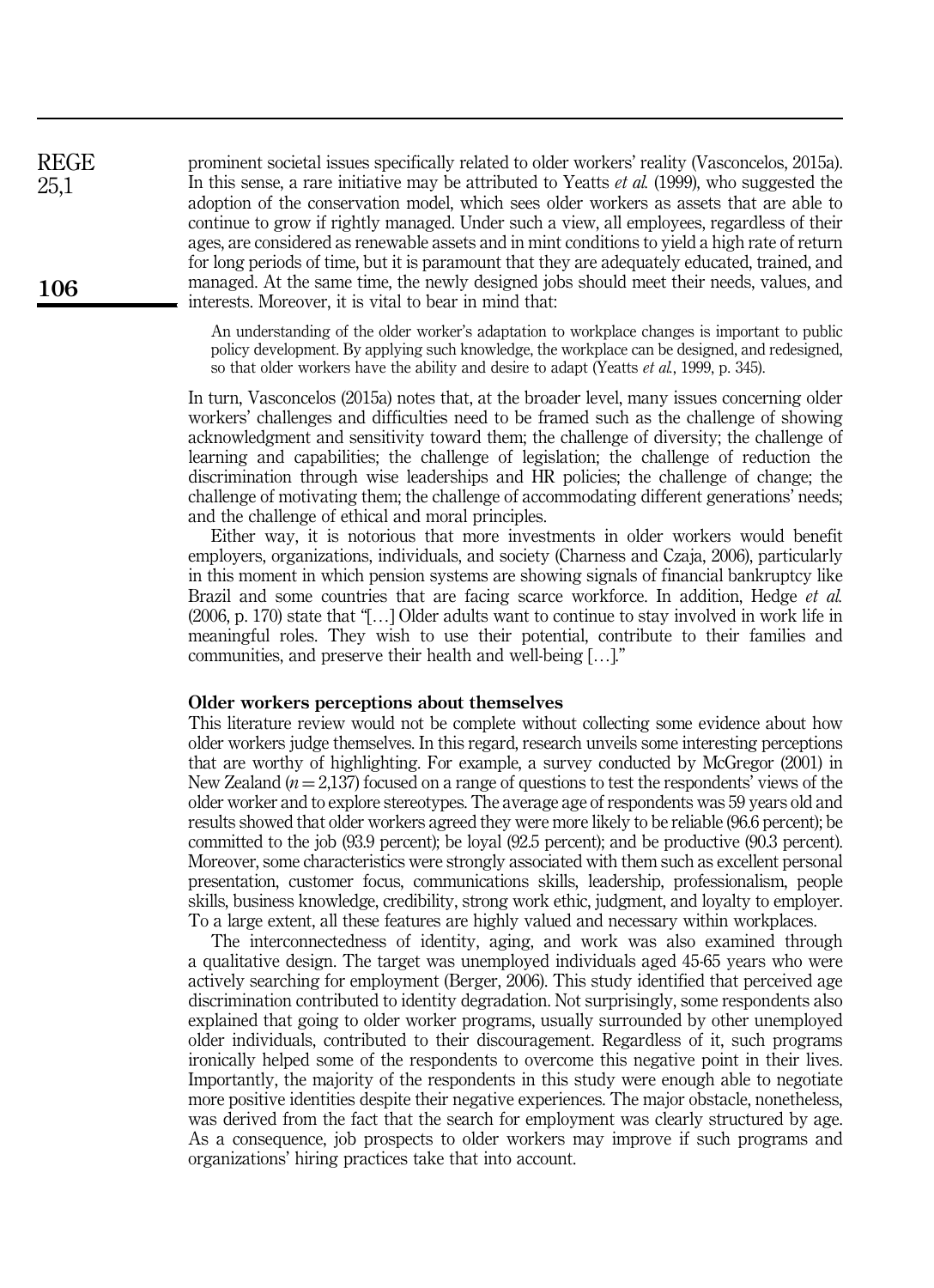Equally important, research found evidence of five dimensions related to successful aging in the workplace, namely, adaptability and health, positive relationships, occupational growth, personal security, continued focus, as well as achievement of personal goals. This investigation revealed that older workers rated positive relationships as the least important among the five domains of successful aging, whereas continued focus and achievement of personal goals/adaptability and health were rated as the most important domains followed by personal security and occupational growth (Robson *et al.*, 2006). On the other hand, researchers have paid attention to the sensitive linkage between change and older workers. Findings showed that older people accept change. Actually, it is fair to state that people from all generations are not comfortable with changes in their workplace because they do not know how organizational changes are going to affect them. Overall, it must be recognized that "[…] people have rational reasons for resisting change […]" (Deal, 2007, p. 109). Accordingly, organizations should work toward shaping employees' – whether young or old – job experiences and thus they may be able to meet new demands, including the required amount of time to adapt to changes (Niessen *et al.*, 2010).

With reference to the opportunities for advancement, some older workers complained simply because they are seen as older and their employers do not feel confident to invest in them to reach a next level (Deal, 2007). In a related vein, there appear to have a set of factors that influence older people to stay in paid employment (i.e. from the perspectives of older workers). Another qualitative study conducted by Fraser *et al.* (2009) identified in terms of the perceptions of the benefits the following aspects: earning an income; enjoying social aspects; having something to do/keeping busy; having a purpose; making a contribution; using skills (not wasting them); promoting own emotional and physical health; having an identity; pursuing an interest; maintaining autonomy and independence; keeping control over work and lifestyle; having flexibility and choice in work; and belonging to supportive workplaces. Respondents pointed out as barriers to paid employment for older workers aspects such as stress; lack of support from employers; physical demands of work; over-reliance on formal qualifications that require literacy skills; difficulties gaining employment; concerns with job security; and concerns with financial incentives targeted at older workers. But this study also found that an array of initiatives may be utilized as facilitators, namely, reducing work hours; being reasonable in workplace negotiations (the older worker and the employer); using stress management techniques; maintaining physical fitness; creating a "mentoring" role for older workers; being organized; retraining of older workers; creating more supportive workplaces (societal change); documenting workplace incidents/being assertive; having more experienced managers; changing the type of work performed; changing the way society views work; revising anti-age discrimination legislation; revising legislation to protect workers; and revising government strategies to encourage older workers to remain in paid employment. Interviewees suggested that older workers can stay in paid employment by adopting a healthy lifestyle; maintaining physical fitness, being passionate about/interested in their work; taking opportunities as they arise; having a plan; keeping options open; being aware of different types of paid employment and ways of finding paid employment; asking for assistance; finding a job that can accommodate their lifestyle; taking a job that is not their first preference if necessary; getting involved in volunteering which may lead to paid employment opportunities; updating their qualifications and skills; and having a support network.

In the same vein, other investigation found seven themes that are closely intertwined with the contemporary trajectory of older workers, namely: current work experience, treatment of older workers (un)support and benefits provided toward work-family balance and quality of work life, the experience of having a job, meaning of work, working with younger generations, and future perspectives (Vasconcelos, 2015b). However, it is intriguing that findings show that older workers tend to view their late career more in terms of

Older workers as a source of wisdom capital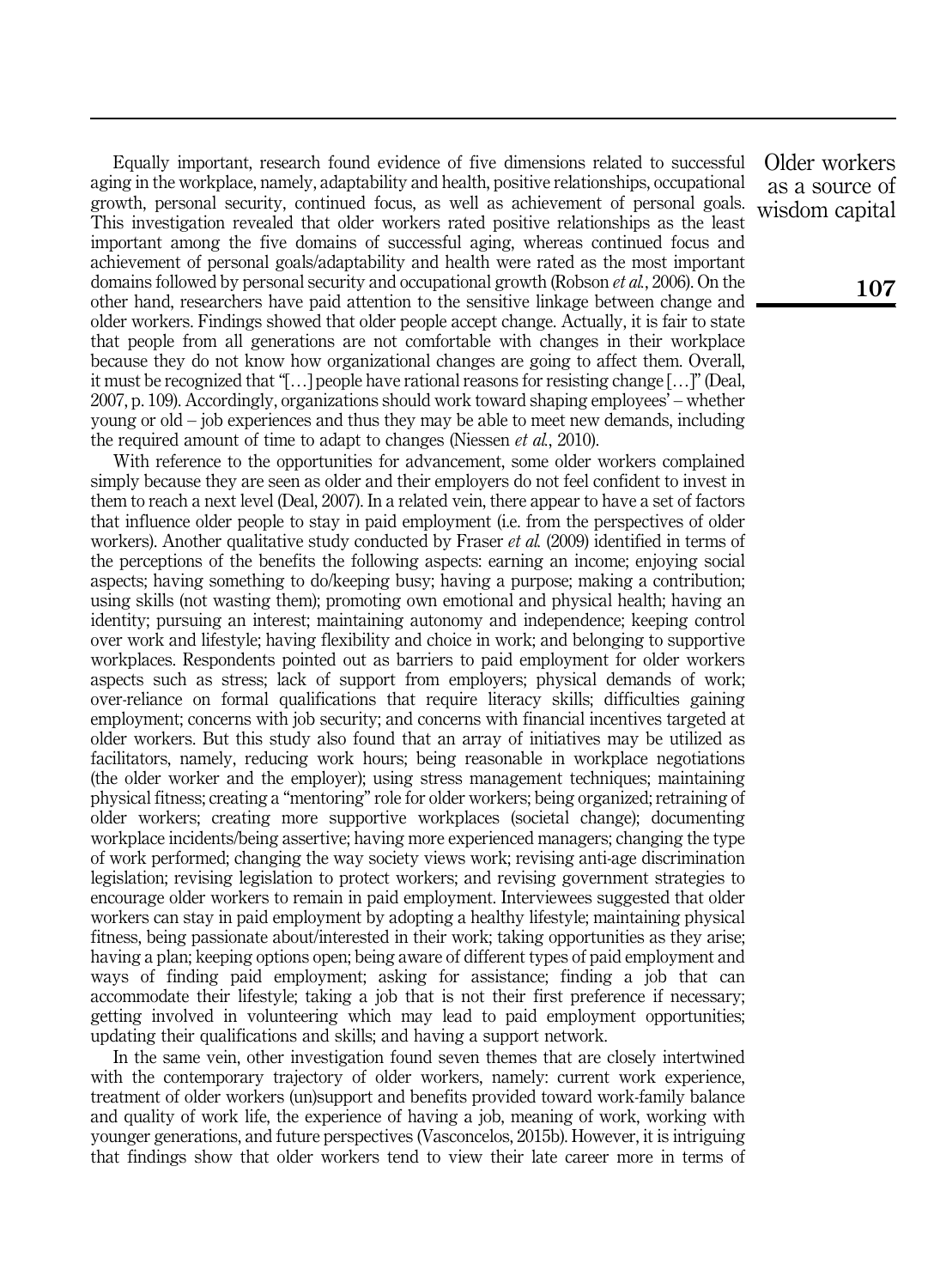development than decline. In this sense, another study with 37 older workers from ten employing organizations in two countries (the UK and Bulgaria) and two industrial sectors (healthcare and ICT) identifies key themes around workers' conceptualizations of being an older worker and aging at work as well as the types of organizational support they considered most beneficial in late career. As a consequence, this investigation found compelling evidence that accumulated knowledge and experience was reported of being the most important theme by all participants. Obviously, findings also revealed positive and negative aspects related to older vs younger workers, i.e., age-related changes, challenges in late career, and work approach (Taneva et al., 2016). REGE 25,1

#### Some of older workers strengths

This section intends to cover some attitudes and potentialities usually associated with older workers that are considered relevant for organizations. After all, there are a lot of myths about what older workers can and cannot do (e.g. Hedge  $et$   $al$ , 2006). Consequently, employers and human resources professionals must understand what is reasonable to expect from mature workers so as to avoid unsuitable perceptions and opinions.

## Some potentialities of older workers

Creativity is a key variable for organizations to excel and blossom among their competitors. In this regard, it appears that older workers are well-equipped to contribute with such a potentiality as well. Rather, by examining the interplay between age, job resources, and creativity at work, in a sample consisted of nursing staff, researchers (Binnewies et al., 2008) found that low support for creativity from coworkers and supervisors was related to a higher level of creativity in older employees. More specifically, older employees garner the experience and the necessary self-confidence to develop creative ideas regardless of the level of job control. Nevertheless, authors warn that organizations that provide different job resources benefit both older and younger employees' creativity at work. Similarly, it was not found evidence of a negative effect of a high share of older employees in a company on innovation output. More specifically, the authors found no support for a relationship between a high share of older employees and a low innovativeness of firms. Overall, the results suggest that the aging workforce has not necessarily threatened the innovativeness of German companies. Indeed, this study suggests the adoption of a mentality which is less concerned with the chronological age (Verworn and Hipp, 2009).

Moreover, an interesting case study was carried out by Backes-Gellner *et al.* (2011) involving the German Labor Courts of Appeal, that is, judges of that court. Researchers tested age-specific effects using two dimensions of judicial performance, i.e., quantity and quality. It is worth mentioning that fluid mechanical intelligence is the key capability to favor quantitative performance of judges, while crystalline pragmatic intelligence is the key capability to enhance their qualitative performance. In addition, the authors were extremely careful to select a sample in which the employees were unusually homogeneous in terms of educational background and nationality, as well as they had considerable experience in the judicial task before they entered the court. The results showed opposing effect of workforce age on quantity and quality. Thus, average age appears to exert a negative effect on quantitative performance, but a positive effect on qualitative performance. Put another way, they found that average age of judges was negatively linked to quantitative performance but positively linked to qualitative one.

Exploring another stream of research, the findings revealed that older workers tend to value more soft skills (e.g. social skills, management skills, reliability, and loyalty) and show higher ratings of these skills related to assessments of productivity, whereas younger workers tend to appreciate hard skills (e.g. creativity, physical health, new technology skills, willingness to learn, and flexibility) (Turek and Perek-Bialas, 2013). What is noteworthy in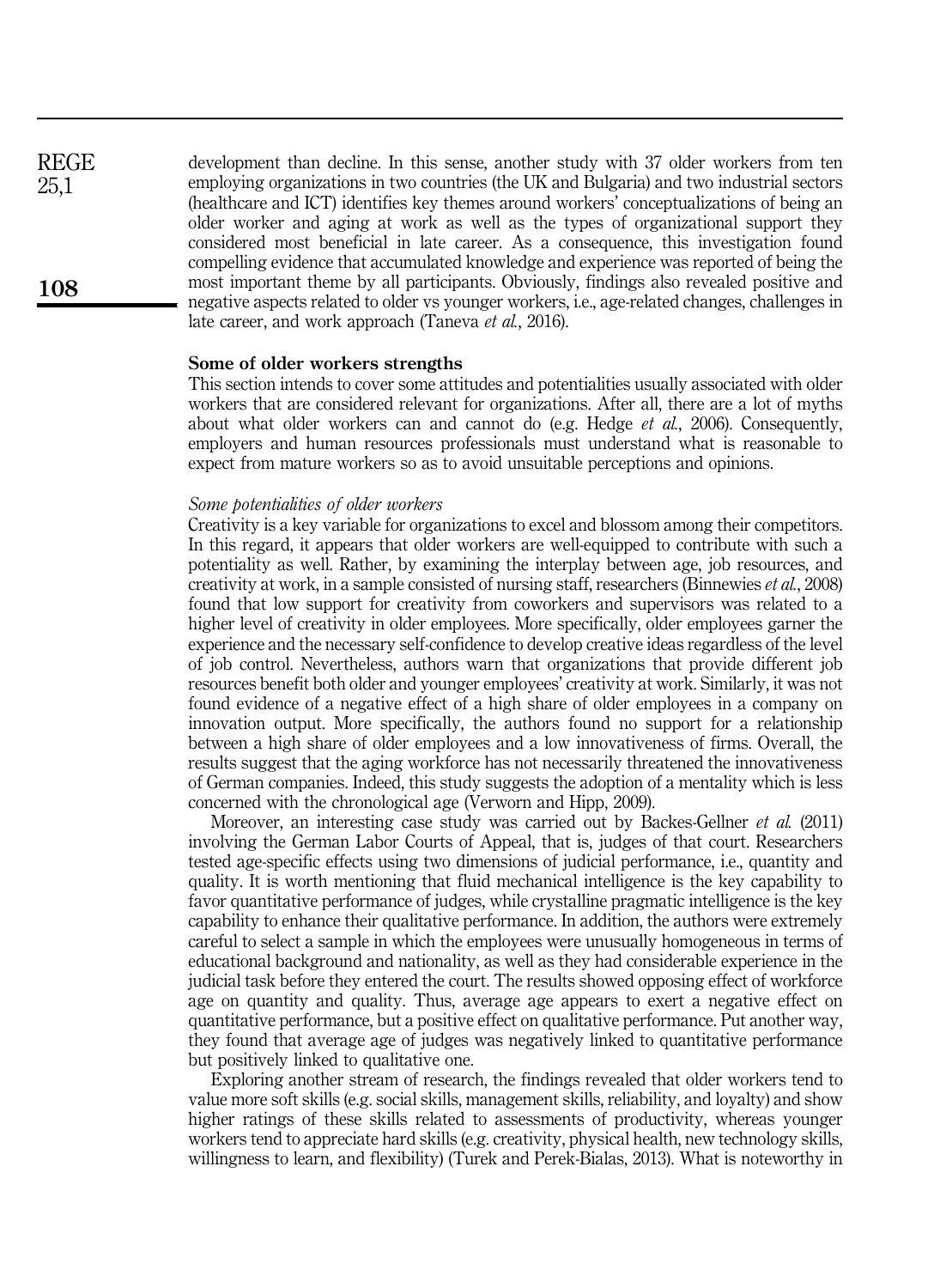this study was the conclusion that the productivity of older workers was assessed significantly lower (about half a point in four-point scale) than for workers below 35 years of age. Interestingly, the authors noted that although many cognitive and physical abilities tend to decrease with age (e.g. physical strength, health, flexibility, sensory ability, fluid intelligence, learning ability, perceptual speed, and reasoning ability), these changes vary across individuals and fundamentally depend on both individual and external factors. Notwithstanding the aforementioned, one must keep in mind that some important work-related capabilities improve or endure throughout life, i.e., crystallized intelligence, experience, expertise, practical and tacit knowledge, and other job-related abilities. Finally, it is suggested that both the work environment and employer practices may improve the skills and productivity of older workers if appropriately managed.

Furthermore, empirical evidence suggests that older workers should be perceived (and perceive themselves) as more resilient given the high personal skills and resources they have achieved over the years. Accordingly, it is posited that whether organizations encourage and support older workers in this particular dimension, such initiatives might be fruitful in order to develop their full potential. Importantly, older workers might serve as role models and/or coaches of successful stress management, particularly in terms of active problemfocused coping. Indeed, such a capability leads them to experience lower strain at work, which in turn leads to a higher degree of active coping. By contrast, younger workers seem to employ just passive coping strategies, particularly when job control is low (Hertel *et al.*, 2015).

On the other hand, the findings also indicate that older workers take advantage in terms of emotion regulation. This capability benefits emotional well-being in the evening, a time of day that is essential for recovery from work demands (Scheibe *et al.*, 2016). Overall, it was also found that emotion regulation competence (i.e. a "wiser choice" of strategies to regulate emotions) is an older workers' strength as compared to young workers. Furthermore, the results suggest that emotion regulation strategy use may be considered as an area for interventions to improve worker well-being. Finally, the emotion regulation competence of older workers may be better exploited toward assigning older workers to perform mentoring roles for young workers. All in all, it appears that older mentors are extremely able to transfer knowledge on managing emotions.

#### Some attitudes related to older workers

The construct of employee engagement is regarded as vital to organizations reach their goals and the same reasoning also encompasses older workers. After all, it would make no sense to have workers belonging to this cohort in the payroll whether they were showing cues of disengagement of organization major interests. In this sense, the findings indicated that older workers (55 years and older) were significantly more engaged than younger workers (54 years and younger). This result was particularly noticeable among current cohorts who work in the retail environment. James et al. (2007) concluded that older workers were able to be highly committed to an organization as well as highly engaged in its success. Nonetheless, they warned that a key component of it was played by a responsive supervisor, i.e., a supportive boss when work problems arise, concerned with the effects that work demands have on personal and family life, who values the employee, recognizes a job well done, encourages the employee innovation capabilities, and finally who makes clear the criteria for performance evaluation (James et al., 2007). Going a step further, Avery et al. (2007) examined the linkage between relational age (i.e. perceived age similarity or dissimilarity) and employee engagement. They found that the relationship between perceived age similarity with their peers and their workplace engagement appeared to be stronger among older employees than among younger employees. Results indicated that organizations may capitalize on the potential value added by older workers since they are surrounded by efficient, reliable, knowledgeable, and enthusiastic peers. In doing so, one

Older workers as a source of wisdom capital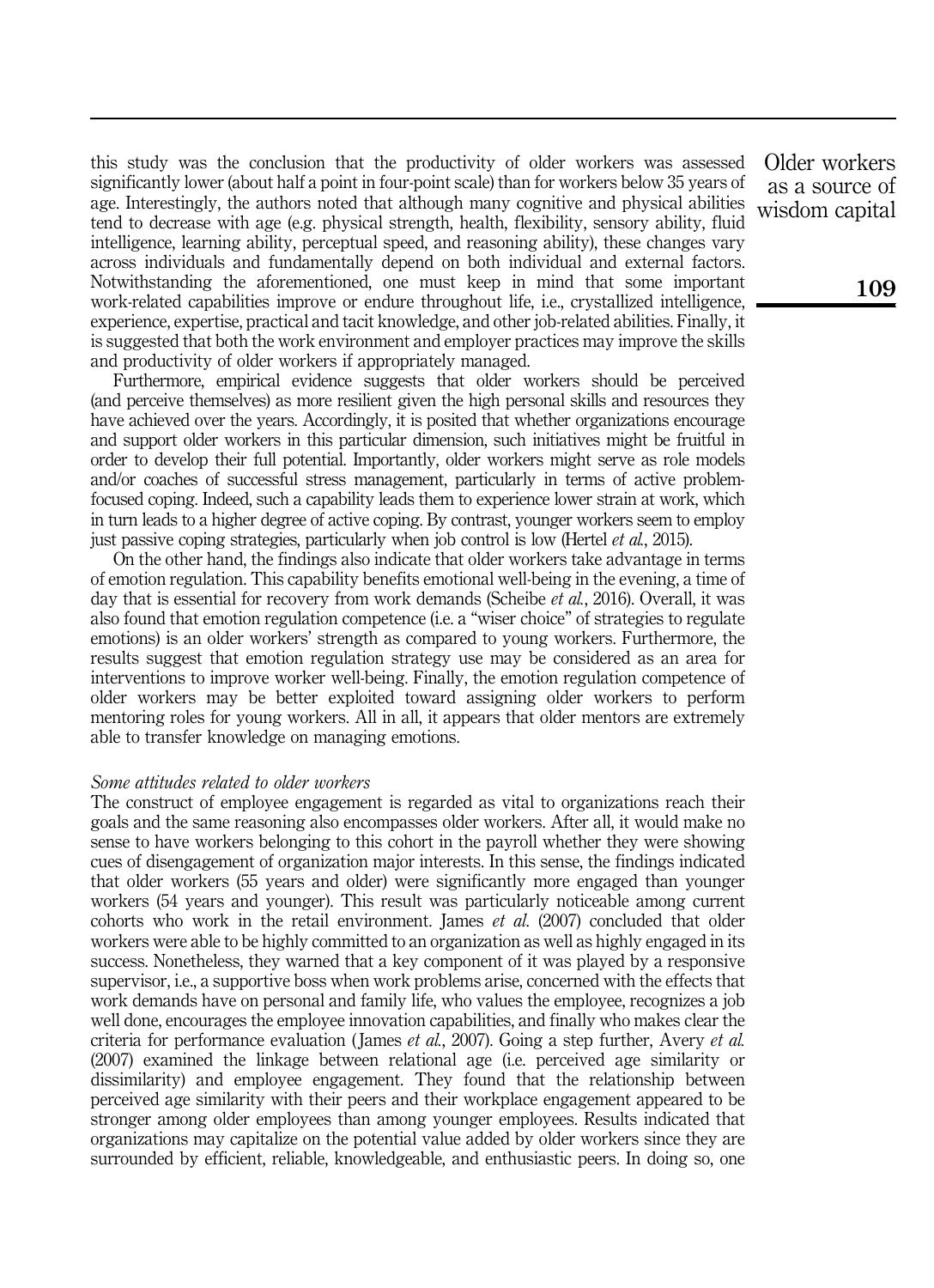may create psychological conditions in the workplace that increase their engagement, as well as aiding in decreasing turnover, absenteeism, employee theft, enhancing customer service, safety, and performance.

Another survey also found that older workers were significantly more engaged than their younger colleagues, yet older workers were not dramatically different from younger workers in the job conditions that predict employee engagement (James *et al.*, 2011). Further, the factors that predicted engagement did not differ by age group with the exception of career development and promotion, which appeared to be less important to the retirement-eligible employees. Interestingly, both older and younger workers who perceived their supervisors to be supportive and concerned about their well-being, and who recognized them for their accomplishments, were more engaged than those who did not experience this level of support.

The combination of age and motivation to work resides one of the most salient challenges given the workforce scenario previously highlighted. To some degree, there are mixed results about older workers motivation to work. For example, according to Kooij et al. (2008), chronological age appears to have a negative impact on the motivation to continue to work. Such a perception is derived from calendar age, which establishes the eligibility for a whole range of schemes, namely, additional leave and other accommodative measures, attractive exit arrangements, and (pre)-retirement planning. As for the impact of functional age on motivation to continue to work, the results of previous studies are inconclusive regarding the associations between psychological age and motivation. Nonetheless, it seems that cognitive abilities can have either a positive or a negative impact on motivation to continue to work. Meanwhile, Zwick (2015, p. 137) states that "Work motivation does not necessarily decline with age – motivation for some tasks such as training may, however, be negatively affected by age […]."

Extending this line of reasoning, the impact of psychosocial age on motivation to continue to work is closely linked with a self-perception of being "old." If the individual has a negative perception in terms of motivation to act and perform, it is likely that a self-perception of aging will have a negative impact on motivation to continue to work. Taken together, by cultivating a social perception of being "old" may increase the social pressure to retire and decrease the likelihood of being promoted, as well as being offered opportunities for training and development. With regard to the impact of lifespan age on motivation to continue to work, it is associated with the individual's wishes and increased value placed on leisure time. In addition, other aspects should be taken into account such as cognitive abilities, self-perception, and organizational age. Thus, all these age-related factors have an influence on continuing work. In sum, it is inconsistent, based on existing empirical findings, the stereotype that older workers are less motivated (Ng and Feldman, 2012).

In a related vein, research shows that mastery-avoidance goals can indeed be regarded as prototypical for elderly people who begin to focus on not performing worse than before or not losing their skills and abilities. As a consequence, the achievement motivation may shift from a more extrinsic or competitive pattern to a more intrinsic, i.e., mastery-related pattern. And such perceptions are in accordance with the premises of lifespan theories like the selection optimization with compensation theory and the socio-emotional selectivity theory that suggest more "avoidance" orientations among older workers. Overall, this study by De Lange *et al.* (2010) suggests that mastery-avoidance goals are most dominant, especially among post-statutory retirement age workers as well as may be detrimental for their work engagement, personal, and social meaning of work. Therefore, organizations should strengthen both older and younger workers' mastery-approach goals in order to retain and increase their work motivation.

Given its relevance, researchers have paid great attention to work characteristics. Hence, findings show that work characteristics (e.g. physical strain and working in an uncomfortable

REGE 25,1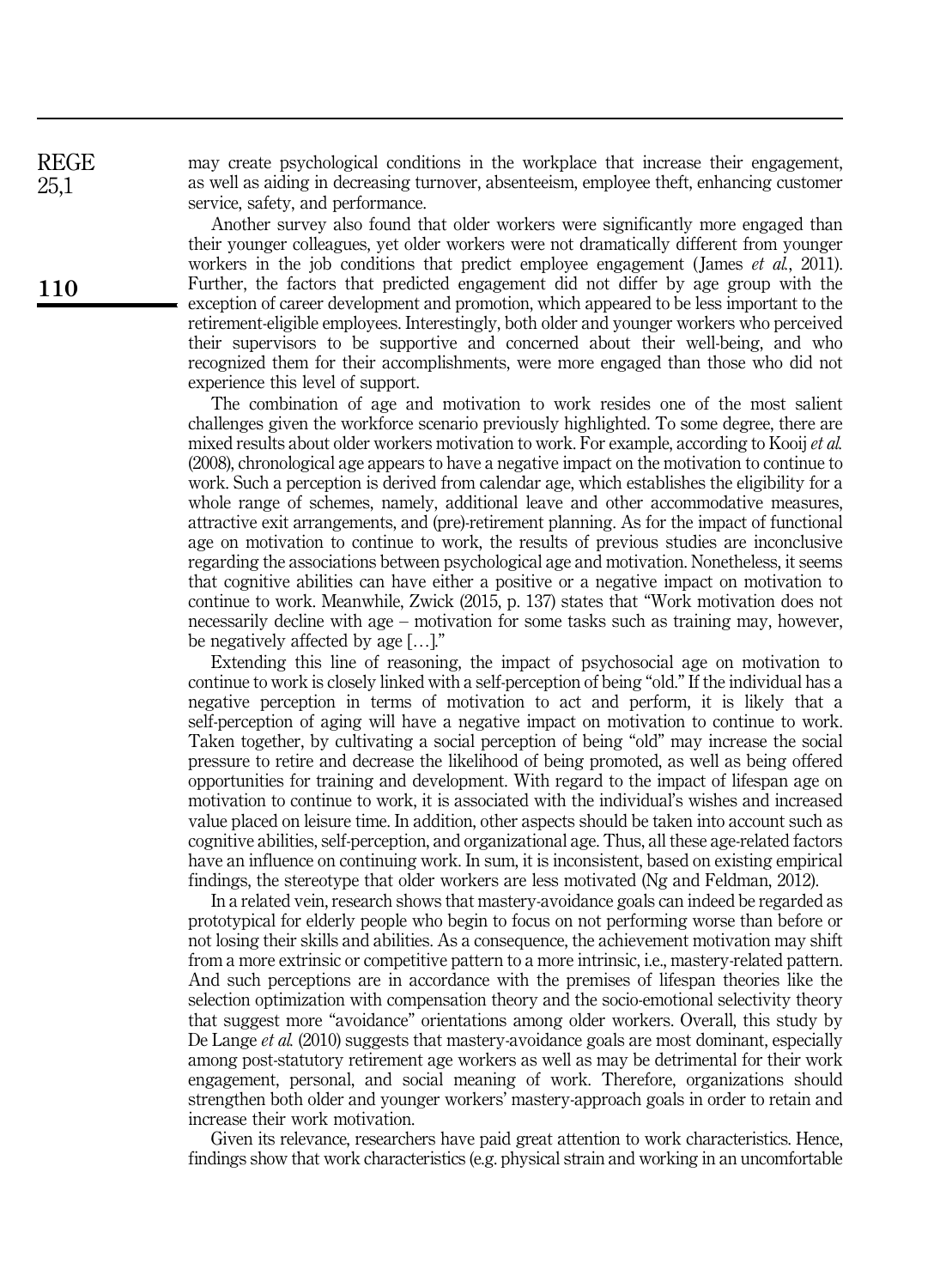position) have negative effects on the work ability and job satisfaction of lower-educated older workers, with the latter variable being an indicator of work motivation. It is fundamental to improve the work ability and work motivation of lower-educated older workers by redesigning contextual work characteristics, namely, decreasing the level of physical strain, the use of force, and the amount of time spent in an uncomfortable position. Still with lower-educated workers in mind, it is better not to focus on cognitive-informational work characteristics such as a decrease or an increase in job complexity, time pressure, or task demands (Sanders *et al.*, 2011). Extending the analysis, a meta-analytic study focusing on the relations between the individual work-related motives and age indicated positive results to accomplishment or achievement, use of skills or interesting work, autonomy, helping people or contributing to society, and job security. By contrast, it was found negative effects for the motive strength for job characteristics related to development or challenge, advancement or promotion, working with people, recognition, and compensation and benefits. Overall, the motive strength for job characteristics related to prestige or status was not significantly related to age. Likened to younger workers, older workers reported lower motive strength for job characteristics related to new learning and advancement and for job characteristics related to prestige and financial compensation (Kooij *et al.*, 2011).

In a related vein, the germane dimension of job performance was not neglected by researchers. Another meta-analysis conducted by Ng and Feldman (2008) examined the relationships between age and job performance dimensions such as core task performance, creativity, performance in training programs, OCB, safety performance, general counterproductive work behaviors, workplace aggression, on the job, substance use, tardiness, and absenteeism. The results corroborated that older workers contribute effectively to the noncore domains of job performance. Rather, older workers tend to demonstrate: more citizenship behaviors; greater safety-related behavior; fewer counterproductive work behaviors in general; and less workplace aggression, on-the-job substance use, tardiness, and voluntary absence in particular. Also of importance is that older workers tend to be as motivated as younger workers to enhance their organizations as well as they are apparently more engaged in discretionary behaviors to compensate for any losses in technical core performance. In a similar manner, proactivity at work may be one of the characteristics of psychological and emotional capital associated with some positive attributes of older workers useful to organizations (Van Veldhoven and Dorenbosch, 2008).

The ending of a career is very delicate moment for any worker and a lot of things have to be addressed. Thus, it is important to investigate how companies deal with it. In this sense, a study focused on European context (Buyens et al., 2009) brought into light a less bright face of organizations initiatives toward older workers retention ( $n = 266$ ). That is, only a small fraction of companies offer alternative arrangements of work for all older workers such as stop working in shifts (9.0 percent), stop working extra hours (12 percent), taking additional holidays (23.8 percent), having less demanding responsibilities (3.5 percent), having more demanding responsibilities (3.5 percent), having more flexible working hours (20.0 percent), working fewer hours a week (13.4 percent), being released from specific tasks (2.0 percent), following extra training (28.1 percent), following career-management sessions (8.0 percent), going on bridgepension (24.0 percent), being able to take up full-time time credit (23.2 percent), receiving a bonus for working longer (7.4 percent), improvement of the working conditions (26.0 percent), transfer within the organization (8.8 percent), transfer to another organization (3.0 percent), and ergonomic adjustments (20.0 percent). Importantly, the authors of this study considered older workers specifically as workers who were 40 years or older.

Among other things, the researchers found that there is a need of offering a tailored end-of-career programs that take into account the specific preferences and needs of older workers and extra training given that nearly all older workers showed an interest in it (see also Kooij *et al.*, 2011). In the same vein, it is worth highlighting another investigation by

Older workers as a source of wisdom capital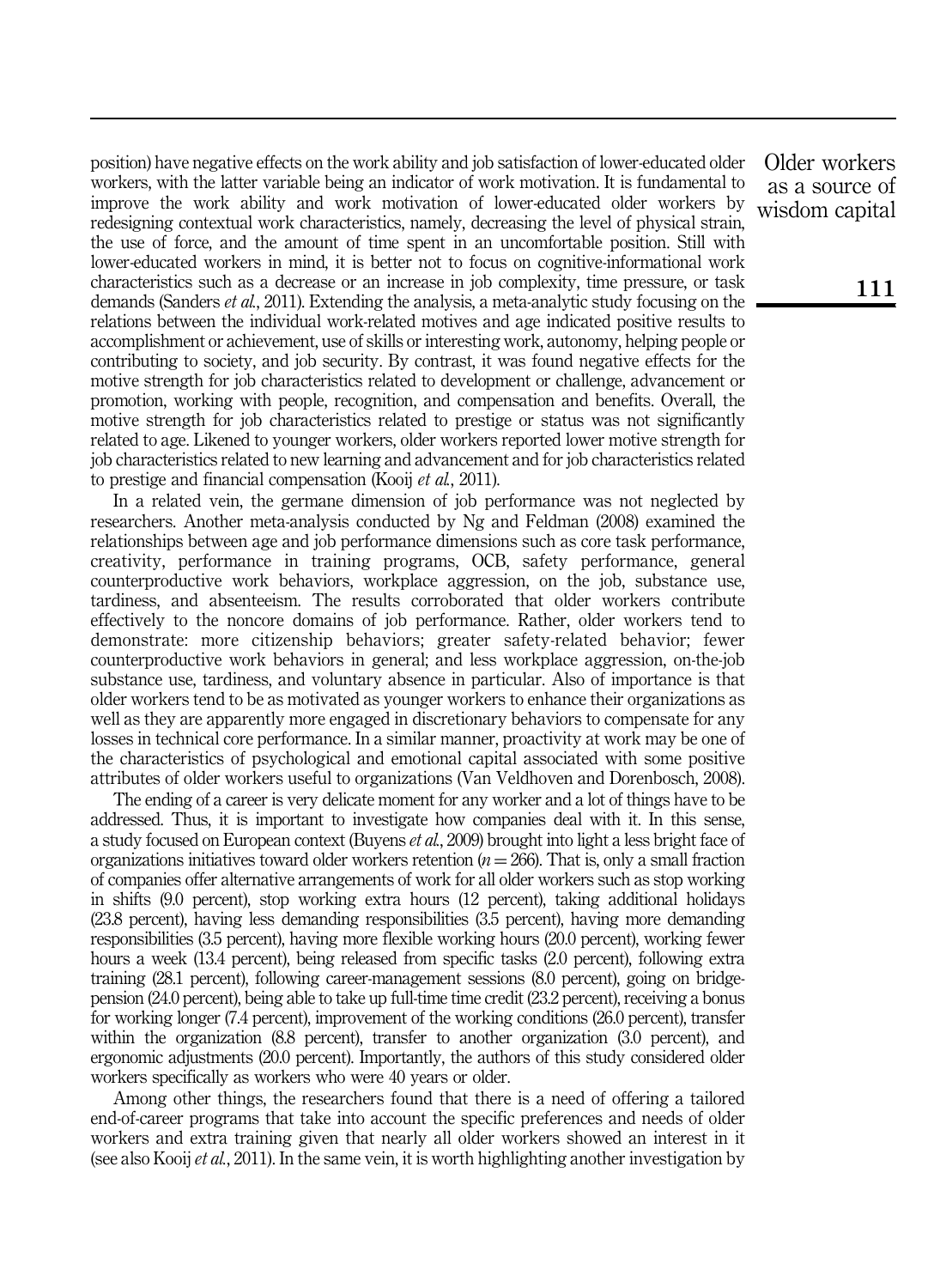Warhurst and Black (2015) with "later-career" workers aged over 50 and holding a middle-management role. Not surprisingly, the results showed that the later-career participants occupying managerial positions were learning little from formal human resource development interventions. Worst still, such interventions were diminishing. Regardless of it, the managers were clearly learning extensively, i.e., on an informal basis from their reflective responses to workplace challenges and from social interactions with their colleagues, organizational partners, and stakeholders.

It is worth pointing out that other meta-analytic investigation focusing on the relationships between age and job attitudes found positive correlations. More specifically, age was positively related to most organization-based attitudes, including multiple forms of organizational commitment – moderately to affective commitment (0.24), weakly to normative commitment (0.22), and continuance commitment (0.20). However, the results also showed that age was weakly related to organizational identification (0.20), loyalty (0.21), perceptions of person-organization fit (0.10), and perceptions of distributive fairness (0.10). Further, age was very weakly related to perceived organizational support (0.09) and trust in the organization (0.09). Interestingly, age was not linked to perceived procedural fairness, sense of job insecurity, or perceptions of psychological contract breaches. Taken together, the findings provided modest support for the prediction that older workers tend to have more favorable (and/or less unfavorable) job attitudes. In 27 out of 35 study relationships, the correlations ranged from very weak (4), weak (20), to moderate (3). The findings also suggest that older workers generally have more positive job attitudes than younger workers and report higher levels of intrinsic work motivation (corrected correlation  $= 0.21$ ), job involvement (0.25), lower levels of job depersonalization (−0.18) than younger workers; and as a group, they are more satisfied (0.18), loyal (0.21), and affectively committed (0.24) employees in general (Ng and Feldman, 2010).

In addition, research has examined whether age may be a moderator in the relationship between proactive personality and three development variables, namely, training motivation, perceived career development opportunity, and behavioral intentions (Bertolino et al., 2011). In this sense, the findings showed more positive relationships between proactive personality and training motivation, perceived career development from training, and training behavioral intentions for younger workers than for their older counterparts. Essentially, it was found support for the idea that the relationship between proactive personality and its motivational outcomes may differ across the lifespan. It is noteworthy that older workers were less motivated to participate in training because there were fewer career development opportunities for them. For this reason, Bertolino et al. surmised that even proactive older workers see little value in training.

Another investigation examined the training and development willingness of older employees in the context of an organizational change (Van Vianen *et al.*, 2011). More specifically, one sought to establish some core factors that contribute to people's training and development willingness. As a result, the findings revealed that age was negatively related to training and development willingness. Nonetheless, it was found for the high-entity employees and for employees who experienced little developmental support from their supervisor. Noteworthy in this study is that the relationship between age, training, and development willingness was also moderated by supervisor beliefs about the learning avoidance orientation of older workers. Furthermore, it corroborates the Pygmalion effect showing that supervisor expectations are related to subordinates' behaviors. Similarly, empirical evidence suggests that lower training efficiency takes place because companies provide some sort of training contents and training forms that do not match with older employees' training preferences. Again, it is vital to consider the specific training needs and interests of older employees in order to increase training efficiency and their motivation to participate in such activities (Zwick, 2015).

REGE 25,1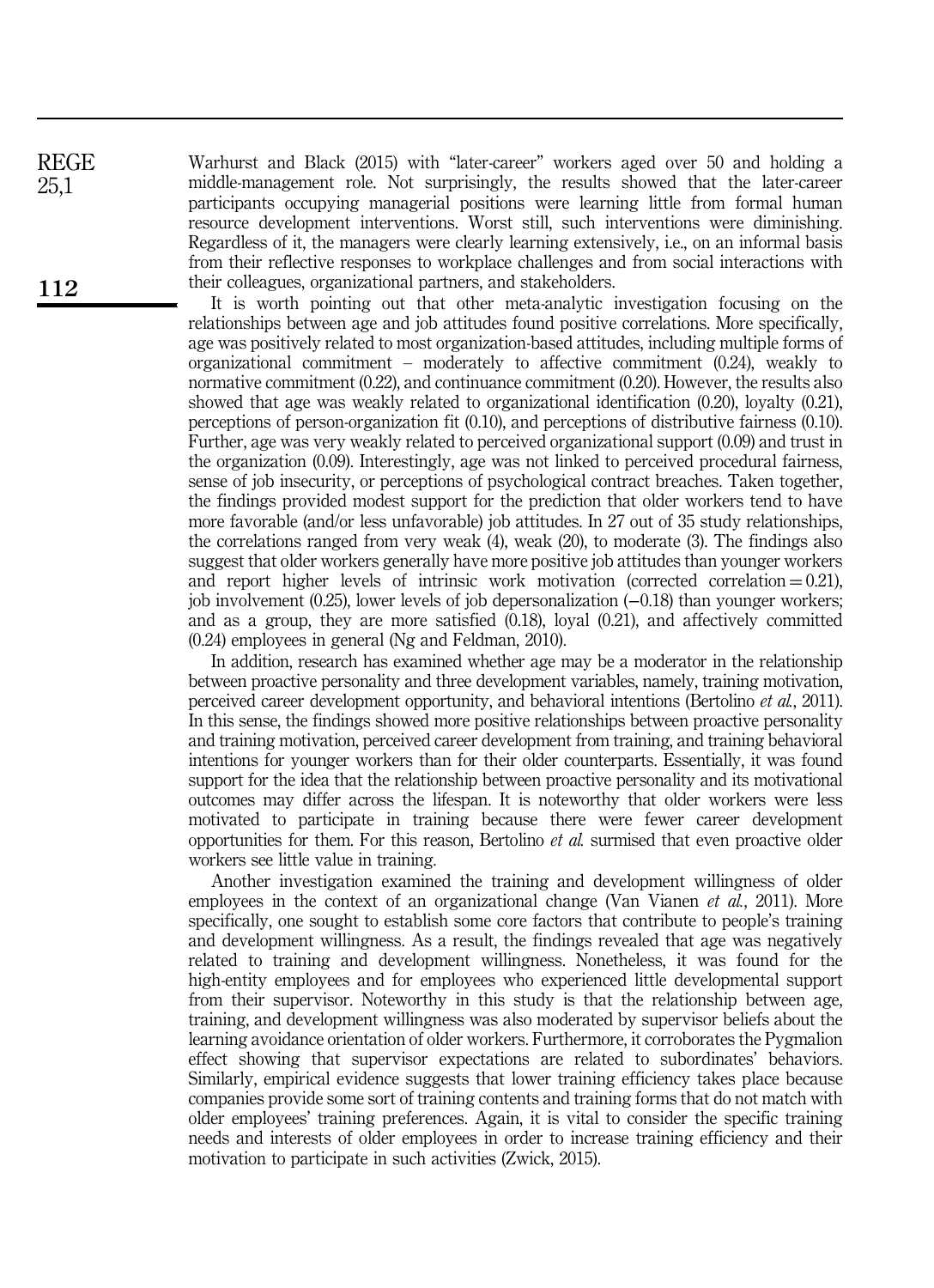Relatedly, a research conducted by Fenwick (2012) with older professional accountants (50-65 years old) found that 75 percent of women and 73 percent of men among the older Certified Management Accountants survey respondents indicated that the most important skill they continue to learn informally was solving problems for their work. The author cautioned that at least in the case of these older professionals, they assumed full personal responsibility to learn what was necessary to remain competitive, value-added, and employable workers. In sum, they demonstrated to be surprisingly well-informed and making strategic use of learning approaches to get the expertise they wanted to develop. As a result, they were involved in the continuous learning subjects required by work organizations in the new capitalism.

Consistent with this line of research, other investigation found that older workers who exhibit good social skills and motivation to continuously develop themselves throughout their careers usually experience more career success and are often more satisfied with their careers. Moreover, older workers demonstrated to be aware of the need to stay up-to-date, good team players in today's networked workplace, and the influence of technological developments on many aspects of their working lives. The findings also indicated that older workers perceived learning and development opportunities as positive initiatives, leading thus to positive feelings about their organizations and to the desire to extend their working lives (Hennekam, 2015). Moreover, dimensions such as motivation, integrity, and social skills have a positive relationship with job satisfaction for this cohort (Hennekam, 2016). Finally, it is equally important to point out that older workers are perceived more positively in terms of organizational citizenship behavior toward both organizations and individuals (Bertolino *et al.*, 2013).

#### Discussion and conclusion

Organizations have made huge mistakes worldwide. By and large, the world press has portrayed organizations as unwise entities given their amount of errors and misperceptions. Obviously many factors impact such organizational deviances, including the possibility of having an unsuitable workforce. Taking it into account, one may surmise that companies that give room for a mature workforce may fare well. Accordingly, this paper advocates that older workers are usually living memories of organizational life. Rather, they tend to keep in their minds those failures and successful ideas, projects, initiatives, and leaderships, which added or not value throughout their trajectories, as well as things that worked out or not. Fundamentally, they are able to provide answers to vital questions.

Regarding such a repertoire of features and knowledge, they may play a key role in this era of scant organizational wisdom. In this sense, it is worth remembering that:

[...] Wisdom is thus not a belief, a value, a set of facts, a corpus of knowledge or information in some specialized area, or a set of special abilities or skills. Wisdom is an attitude taken by persons toward the beliefs, values, knowledge, information, abilities, and skills that are held, a tendency to doubt that these are necessarily true or valid and to doubt that they are an exhaustive set of those things that could be known (Meacham, 1983, as cited in Weick, 1993, p. 641).

In effect, it is suggested that a wise person usually displays rich experience as a result of his/her involvement with the world whereby it brings clarity for him/her. Furthermore, it enables that he/she learns important things specially responsibility and self-direction through the reflection on all these processes in such a way that their contributions fit into a well-rounded story (Csikszentmihalyi and Rathunde, 1990). Alternatively, it is also recognized that the wise person sees the essence of the problems as well as are able to elaborate meta-strategies for solving the problems (Brown, 2000). Extending this line of reasoning, it is assumed that a person that possesses practical wisdom is the one that has developed a storehouse of knowledge by means of experience, which is attuned to the particularities of each situation. Practical wisdom also encompasses the initiative to judge

Older workers as a source of wisdom capital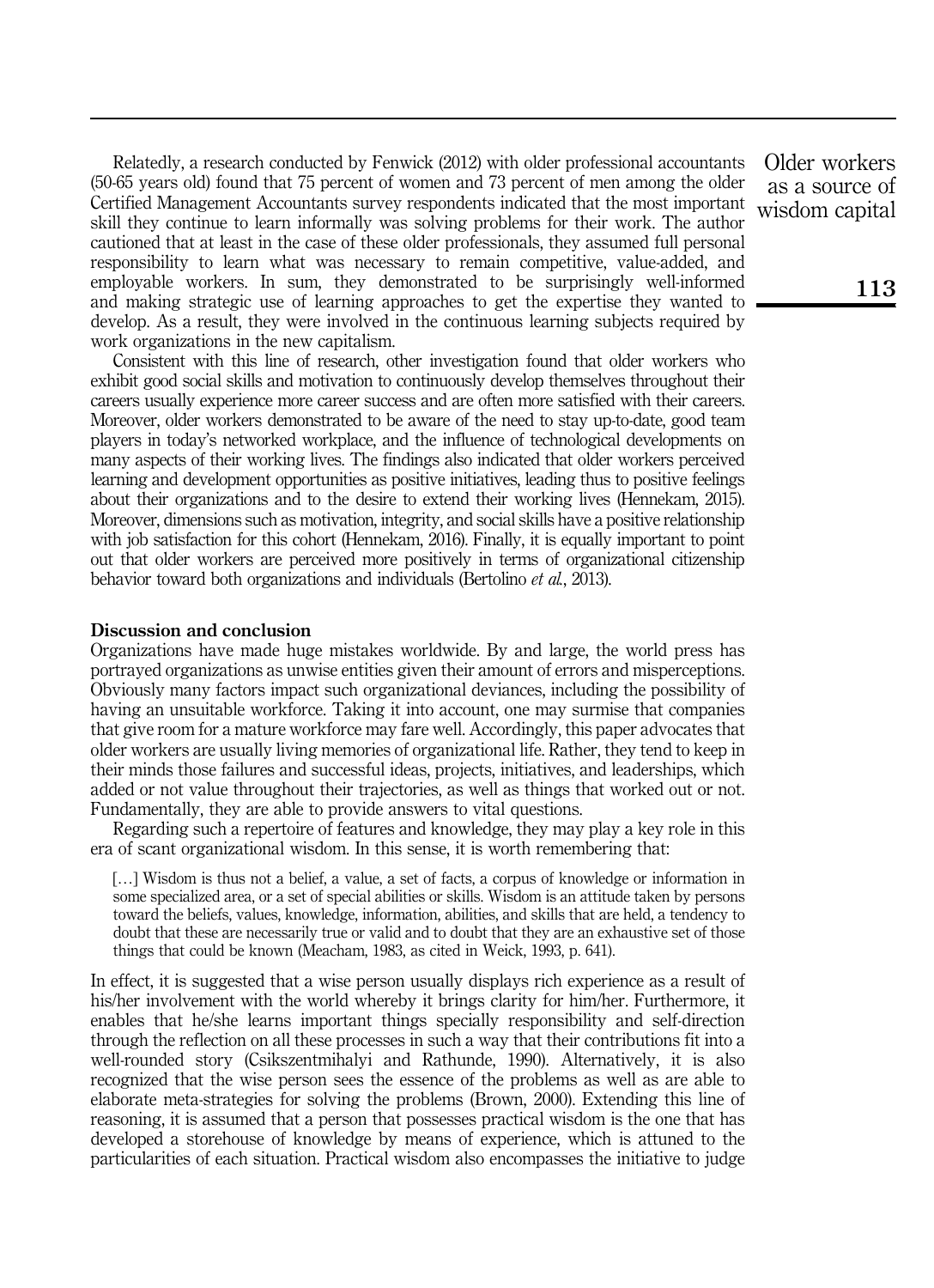about whether a given end is worthy and conducive to a good life, both for oneself and for one's community (Beabout, 2012, p. 420).

Although it would be an exaggeration to state that older workers are synonymous of wise persons, otherwise it is also true that they tend to display wiser characteristics and qualities absolutely necessary for helping younger fellows and for improving organizations in this era of great uncertainties and disruptions. Toward that ends, this literature review found positive and consistent evidence of older workers capabilities related to creativity, innovation, quantitative and qualitative performance, soft skills, resilience, emotion regulation, engagement, motivation, job performance, job attitudes, training motivation, solving problems, social skills, and motivation to continuously develop themselves.

In addition, this paper highlights other aspects that should not be disdained by organizations such as career-ending, work characteristics, and mastery-avoidance goals. Thus, companies that are interested in keeping older talents must be attuned to their wishes and aspirations, as well as being proactive by offering tailor-made job-products to them. Given the trend of aging workforce, it is likely that organizations will be increasingly impacted by societal demands and public policies toward benefiting and respecting older talents.

Therefore, the evidence garnered throughout this paper – fundamentally through different lens of analysis – suggests that older workers may be considered as valuable assets. Furthermore, a sizeable number of members of this cohort continue, even in the latter stages of their careers, to be willing, well-equipped, and able to enhance, if properly utilized, companies to achieve other patterns of performance. Accordingly, it is advocated here that their knowledge and expertise constitute an authentic source of wisdom capital that deserves careful attention from organizations to maintain by means of suitable incentives and training. In this sense, it is suggested that researchers should continue to investigate what companies are doing in order to retain and motivate them. Rather, it would be interesting to identify the kind of programs and human research policies that have been implemented, if so, toward fulfilling the needs and wishes of older workers. Additionally, it would be interesting to identify how they judge their daily-based experiences, matters, difficulties, contributions and, most importantly, their legacies. Finally, it would be also pertinent to peruse how they judge the current organizational leaders and how they perceive their workplaces.

## Note

1. The literature does not depict a precise and clear definition about what it really encompasses. Thus, it is assumed here the ordinary notion that wisdom capital is somehow associated with one's capability of acting wisely, thinking wisely, judging wisely, and behaving wisely at work settings. Furthermore, it is expected that a wise person was able to garner a wisdom capital (i.e. useful knowledge, experience, perceptions, vision, virtues, positive emotions, held values, empathy, solidarity capability, and spirituality, among other things) throughout his/her life. Obviously, it is a topic that deserves more theoretical development.

## References

- Armstrong-Stassen, M. (2008a), "Human resource practices for mature workers and why aren't employers using them?", Asia Pacific Journal of Human Resources, Vol. 46 No. 3, pp. 334-352.
- Armstrong-Stassen, M. (2008b), "Factors associated with job content plateauing among older workers", Career Development International, Vol. 13 No. 7, pp. 594-613.
- Armstrong-Stassen, M. (2008c), "Organisational practices and the post-retirement employment experience of older workers", *Human Management Journal*, Vol. 18 No. 1, pp. 36-53.
- Armstrong-Stassen, M. and Schlosser, F. (2008), "Benefits of a supportive development climate for older workers", Journal of Managerial Psychology, Vol. 23 No. 4, pp. 419-437.

114

REGE 25,1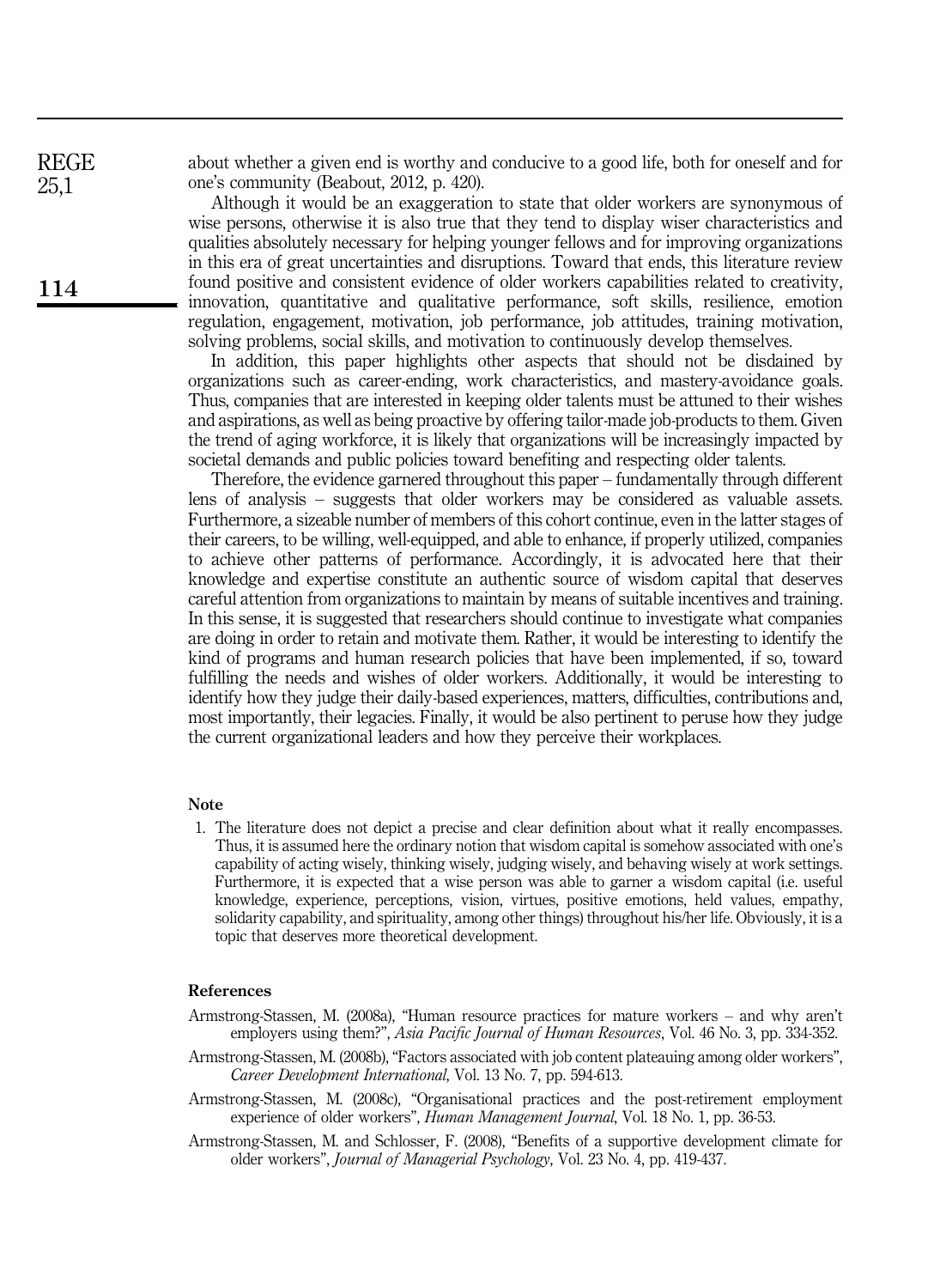- Avery, D.R., McKay, P.F. and Wilson, D.C. (2007), "Engaging the aging workforce: the relationship between perceived age similarity, satisfaction with coworkers, and employee engagement", Journal of Applied Psychology, Vol. 92 No. 6, pp. 1542-1556.
- Backes-Gellner, U., Schneider, M.R. and Veen, S. (2011), "Effect of workforce age on quantitative and qualitative organizational performance: conceptual framework and case study evidence", Organization Studies, Vol. 32 No. 8, pp. 1103-1121.
- Bal, P.M. (2015), "Sustainable careers: enabling older workers to continue working through individualized work arrangements", in De Vos, A. and Van der Heidjen, B. (Eds), *Handbook of* Research on Sustainable Careers, Edward Elgar Publishers, Cheltenham, pp. 304-318.
- Baltes, B.B. and Young, L.M. (2007), "Aging and work/family issues", in Shultz, K.S. and Adams, G.A. (Eds), Aging and Work in the 21st Century, Lawrence Erlbaum Associates, Mahwah, NJ, pp. 251-275.
- Beabout, G.R. (2012), "Management as a domain-relative practice that requires and develops practical wisdom", Business Ethics Quarterly, Vol. 22 No. 2, pp. 405-432.
- Berger, E.D. (2006), "Aging' identities: degradation and negotiation", *Journal of Aging Studies*, Vol. 20 No. 4, pp. 303-316.
- Berger, E.D. (2009), "Managing age discrimination: an examination of the techniques used when seeking employment". *The Gerontologist*, Vol. 49 No. 3, pp. 317-332.
- Bertolino, M., Truxillo, D.M. and Fraccaroli, F. (2011), "Age as moderator of the relationship of proactive personality with training motivation, perceived career development from training, and training behavioral intentions", Journal of Organizational Behavior, Vol. 32 No. 2, pp. 248-263.
- Bertolino, M., Truxillo, D.M. and Fraccaroli, F. (2013), "Age effects on perceived personality and job performance", Journal of Managerial Psychology, Vol. 28 Nos 7/8, pp. 867-885.
- Billett, S., Dymock, D., Johnson, G. and Martin, G. (2011), "Overcoming the paradox of employers' views about older workers", The International Journal of Human Resource Management, Vol. 22 No. 6, pp. 1248-1261.
- Binnewies, C., Ohly, S. and Niessen, C. (2008), "Age and creativity at work: the interplay between job resources, age and idea creativity", Journal of Managerial Psychology, Vol. 23 No. 4, pp. 438-457.
- Brown, W.S. (2000), "Wisdom and human neurocognitive systems: perceiving and practicing the laws of life", in Brown, W.S. (Ed.), Understanding Wisdom: Sources, Science, and Society, Templeton Foundation Press, Radnor, PA, pp. 194-213.
- Buyens, D., Van Dijk, H., Dewilde, T. and De Vos, A. (2009), "The aging workforce: perceptions of career ending", Journal of Managerial Psychology, Vol. 24 No. 2, pp. 102-117.
- Cappelli, P. and Novelli, B. (2010), Managing the Older Worker: How to Prepare for the New Organizational Order, Harvard Business School Publishing, Boston, MA.
- Cepellos, V.M. (2013), "O envelhecimento nas organizações: das percepções de gestores de recursos humanos às práticas de gestão de idade", Dissertação de Mestrado, Fundação Getúlio Vargas, São Paulo.
- Charness, N. and Czaja, S.J. (2006), Older Worker Training: What We Know and Don't Know, AARP, Washington, DC, AARP Public Policy Institute, No. 2006-22, available at: [http://assets.aarp.org/](http://assets.aarp.org/rgcenter/econ/2006_22_worker.pdf) [rgcenter/econ/2006\\_22\\_worker.pdf](http://assets.aarp.org/rgcenter/econ/2006_22_worker.pdf) (accessed April 2, 2012).
- Charness, N., Czaja, S. and Sharit, J. (2007), "Age and technology for work", in Shultz, K.S. and Adams, G.A. (Eds), Aging and Work in the 21st Century, Lawrence Erlbaum Associates, Mahwah, NJ, pp. 225-249.
- Claes, R. and Heymans, M. (2008), "HR professionals' views on work motivation and retention of older workers: a focus group study", *Career Development International*, Vol. 13 No. 2, pp. 95-111.
- Cochran, J., Crowne, K.A. and Carpenter, C.E. (2012), "Impact of older-worker-friendly organizational policies on retirement attitudes and planning", Organization Management Journal, Vol. 9 No. 3, pp. 170-178.

Older workers as a source of wisdom capital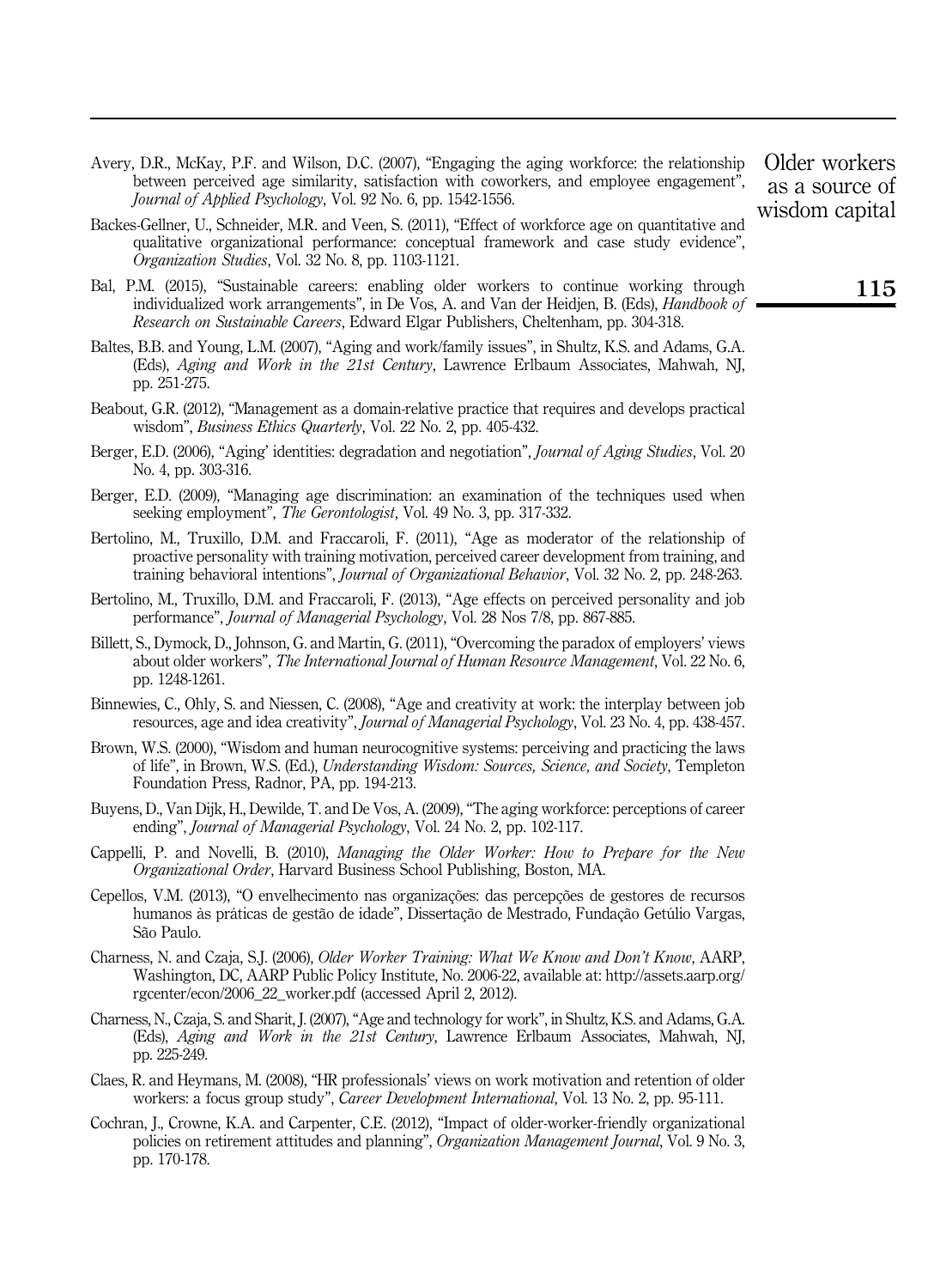| REGE<br>25,1 | Csikszentmihalyi, M. and Rathunde, K. (1990), "The psychology of wisdom: an evolutionary<br>interpretation", in Sternberg, R.J. (Ed.), Wisdom: Its Nature, Origins, and Development,<br>Cambridge University Press, New York, NY, pp. 25-51.                                                                     |
|--------------|------------------------------------------------------------------------------------------------------------------------------------------------------------------------------------------------------------------------------------------------------------------------------------------------------------------|
|              | De Lange, A.H., Yperen, N.W.V., Van der Heijden, B.I.J.M. and Bal, P.M. (2010), "Dominant achievement<br>goals of older workers and their relationship with motivation-related outcomes", Journal of<br>Vocational Behavior, Vol. 77 No. 1, pp. 118-125.                                                         |
| 116          | Deal, J.J. (2007), Retiring the Generation Gap: How Employees Young and Old Can Find Common<br><i>Ground</i> , Jossey-Bass, San Francisco, CA.                                                                                                                                                                   |
|              | Fenwick, T. (2012), "Older professional workers and continuous learning in new capitalism", <i>Human</i><br><i>Relations</i> , Vol. 65 No. 8, pp. 1001-1020.                                                                                                                                                     |
|              | Fraser, L., McKenna, K., Turpin, M., Allen, S. and Liddle, J. (2009), "Older workers: an exploration of the<br>benefits, barriers and adaptations for older people in the workforce", Work, Vol. 33 No. 3,<br>pp. 261-272.                                                                                       |
|              | Hedge, J.W., Borman, W.C. and Lammlein, S.E. (2006), The Aging Workforce: Realities, Myths, and<br><i>Implications for Organizations</i> , American Psychological Association, Washington, DC.                                                                                                                   |
|              | Hennekam, S. (2015), "Career success of older workers: the influence of social skills and continuous<br>learning ability", <i>Journal of Management Development</i> , Vol. 34 No. 9, pp. 1113-1133.                                                                                                              |
|              | Hennekam, S. (2016), "Competencies of older workers and its influence on career success and job<br>satisfaction", <i>Employee Relations</i> , Vol. 38 No. 2, pp. 130-146.                                                                                                                                        |
|              | Hertel, G., Rauschenbach, C., Thielgen, M.M. and Krumm, S. (2015), "Are older workers more active<br>copers? Longitudinal effects of age-contingent coping on strain at work", <i>Journal of</i><br>Organizational Behavior, Vol. 36 No. 4, pp. 514-537.                                                         |
|              | Instituto Ethos and Banco Interamericano de Desenvolvimento (2016), "Perfil social, racial e de gênero<br>das 500 maiores empresas do Brasil e suas ações afirmativas", available at: www3.ethos.<br>org.br/wp-content/uploads/2016/05/Perfil_Social_Tacial_Genero_500empresas.pdf (accessed<br>March 14, 2017). |
|              | James, J.B., Swanberg, J.E. and McKechnie, S.P. (2007), Responsive Workplaces for Older Workers:<br>Job Quality, Flexibility and Employee Engagement, Issue Brief No. 11, The Center on Aging &<br>Work – Workplace Flexibility at Boston College, Chestnut Hill, MA.                                            |
|              | James, J.B., Besen, E., Matz-Costa, C. and Pitt-Catsouphes, M. (2011), <i>Just Do It?</i> [] Maybe Not! Insights<br>on Activity in Later Life from the Life & Times in an Aging Society Study, Sloan Center on Aging<br>& Work, Boston College, Chestnut Hill, MA.                                               |
|              | Jex, S.M., Wang, M. and Zarubin, A. (2007), "Aging and occupational health", in Shultz, K.S. and<br>Adams, G.A. (Eds), Aging and Work in the 21st Century, Lawrence Erlbaum Associates,<br>Mahwah, NJ, pp. 199-223.                                                                                              |
|              | Kanfer, R. and Ackerman, P.L. (2007), "Aging and work motivation", in Wankel, C. (Ed.), 21st Century<br><i>Management: A Reference Handbook, Vol. 2, Sage, Thousand Oaks, CA, pp. 160-169.</i>                                                                                                                   |
|              | Kang, S.K. and Chasteen, A.L. (2009), "The development and validation of the age-based rejection<br>sensitivity questionnaire", <i>The Gerontologist</i> , Vol. 49 No. 3, pp. 303-316.                                                                                                                           |
|              | Kooij, D., De Lange, A., Jansen, P. and Dikkers, J. (2008), "Older workers' motivation to continue to<br>work: five meanings of age a conceptual review", <i>Journal of Managerial Psychology</i> , Vol. 23 No. 4,<br>pp. 364-394.                                                                               |
|              | Kooij, D.T.A.M., De Lange, A.H., Jansen, P.G.W., Kanfer, R. and Dikkers, J.S.E. (2011), "Age and work-<br>related motives: results of a meta-analysis", Journal of Organizational Behavior, Vol. 32 No. 2,<br>pp. 197-225.                                                                                       |
|              | Kulik, C.T., Perera, S. and Cregan, C. (2016), "Engage me: the mature-age worker and stereotype threat",<br>Academy of Management Journal, Vol. 59 No. 6, pp. 2132-2156.                                                                                                                                         |
|              | Kunze, F., Boehm, S.A. and Bruch, H. (2011), "Age diversity, age discrimination climate and<br>performance consequences - a cross-organizational study", Journal of Organizational Behavior,<br>Vol. 32 No. 2, pp. 264-290.                                                                                      |
|              |                                                                                                                                                                                                                                                                                                                  |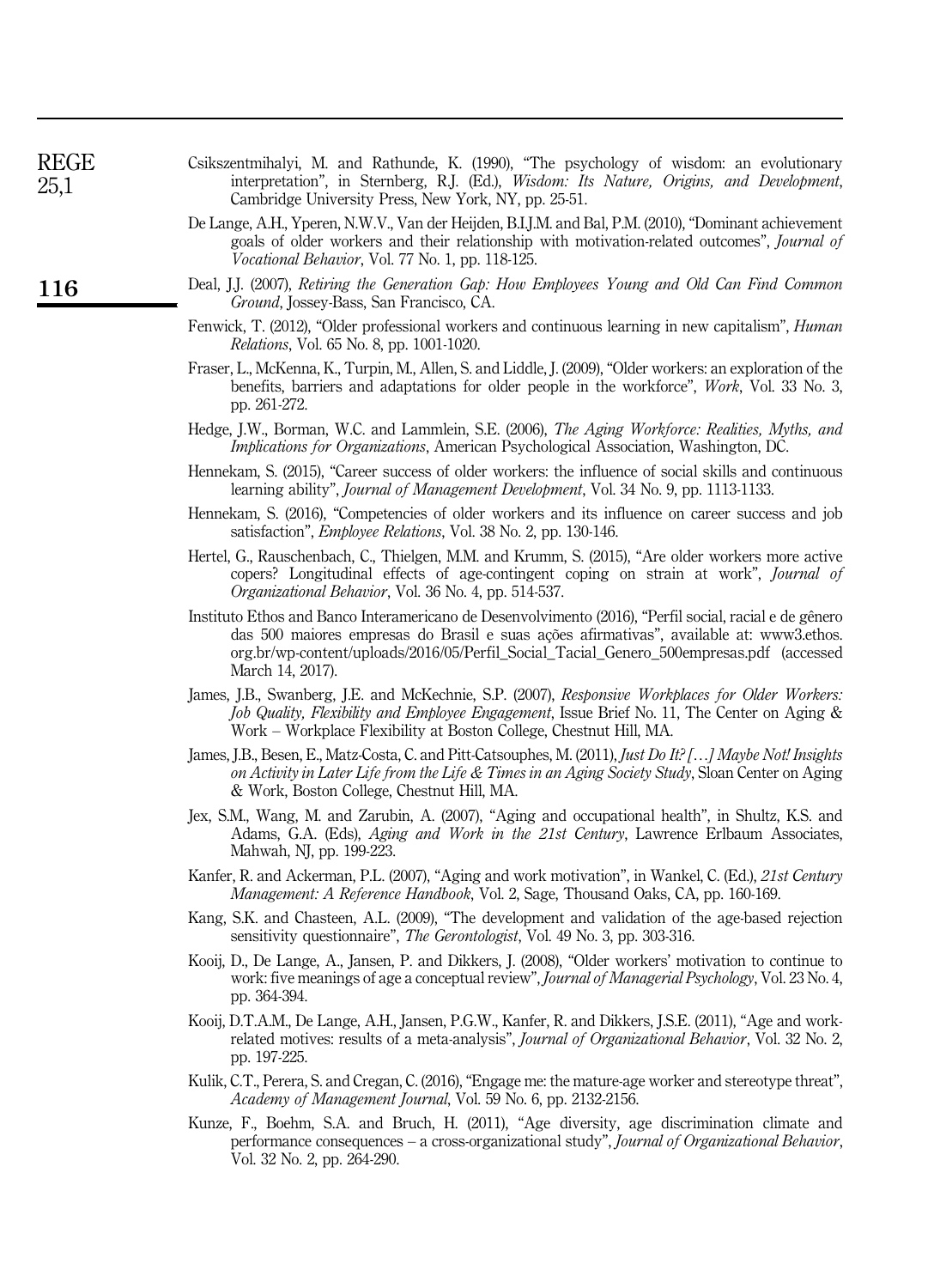McGregor, J. (2001), *Employment of the Older Worker*, Massey University, Palmerston North.

- Meacham, J.A. (1983), "Wisdom and the context of knowledge", in Kuhn, D. and Meacham, J.A. (Eds), On the Development of Developmental Psychology, Vol. 8, Contributions in Human Development, wisdom capital<br>Kannan Basal an 111124 Karger, Basel, pp. 111-134.
- Midtsundstad, T.I. (2011), "Inclusive workplaces and older employees: an analysis of companies' investment in retaining senior workers", The International Journal of Human Resource Management, Vol. 22 No. 6, pp. 1277-1293.
- Ng, T.W.H. and Feldman, D.C. (2008), "The relationship of age to ten dimensions of job performance", Journal of Applied Psychology, Vol. 93 No. 2, pp. 392-423.
- Ng, T.W.H. and Feldman, D.C. (2010), "The relationships of age with job attitudes: a meta-analysis", Personnel Psychology, Vol. 63 No. 3, pp. 821-858.
- Ng, T.W.H. and Feldman, D.C. (2012), "Evaluating six common stereotypes about older wokers with meta-analytical data", Personnel Psychology, Vol. 65 No. 4, pp. 677-718.
- Niessen, C., Swarowsky, C. and Leiz, M. (2010), "Age and adaptation to changes in the workplace", Journal of Managerial Psychology, Vol. 25 No. 4, pp. 356-383.
- Patrickson, M. and Ranzijn, R. (2005), "Workforce ageing: the challenges for the 21st century management", International Journal of Organisational Behaviour, Vol. 10 No. 4, pp. 729-739.
- Peeters, M.C.W. and van Emmerik, H. (2008), "An introduction to the work and well-being of older workers: from managing threats to creating opportunities", *Journal of Managerial Psychology*, Vol. 23 No. 4, pp. 353-363.
- Pitt-Catsouphes, M. and Matz-Costa, C. (2008), "The multi-generational workforce: workplace flexibility and engagement", Community, Work & Family, Vol. 11 No. 2, pp. 215-229.
- Pitt-Catsouphes, M., Matz-Costa, C. and James, J. (2012), Through A Different Looking Glass: The Prism of Age, Sloan Center on Aging & Work, Boston College, Chestnut Hill, MA.
- Riach, K. and Kelly, S. (2015), "The need for fresh blood: understanding organizational age inequality through a vampiric lens", Organization, Vol. 22 No. 3, pp. 287-305.
- Robson, S.M., Hansson, R.O., Abalos, A. and Booth, M. (2006), "Successful aging: criteria for aging well in the workplace", Journal of Career Development, Vol. 33 No. 2, pp. 156-177.
- Sanders, J., Dorenbosch, L., Gründemann, R. and Blonk, R. (2011), "Sustaining the work ability and work motivation of lower-educated older workers: directions for work redesign", Management Revue, Vol. 22 No. 2, pp. 132-150.
- Scheibe, S., Spieler, I. and Kuba, K. (2016), "An older-age advantage? Emotion regulation and emotional experience after a day of work", *Work, Aging and Retirement*, Vol. 2 No. 3, pp. 307-320.
- Smyer, M. and Pitt-Catsouphes, M. (2007), "The meanings of work for older workers", *Generations*, Vol. XXXI No. 1, pp. 23-36.
- Taneva, S.K., Arnold, J. and Nicolson, R. (2016), "The experience of being an older worker in an organization: a qualitative analysis", Work, Aging and Retirement, Vol. 2 No. 4, pp. 396-414.
- Turek, K. and Perek-Bialas, J. (2013), "The role of employers opinions about skills and productivity of older workers: example of Poland", Employee Relations, Vol. 35 No. 6, pp. 648-664.
- Van Veldhoven, M. and Dorenbosch, L. (2008), "Age, proactivity and career development", Career Development International, Vol. 13 No. 2, pp. 112-131.
- Van Vianen, A.E.M., Dalhoeven, B.A.G.W. and De Pater, I.E. (2011), "Aging and training and development willingness: employee and supervisor mindsets", *Journal of Organizational* Behavior, Vol. 32 No. 2, pp. 226-247.
- Vasconcelos, A.F. (2012), "Ageism: a study of demographic diversity in Brazil", Management Research, Vol. 10 No. 3, pp. 187-207.
- Vasconcelos, A.F. (2015a), "Older workers: some critical societal and organizational challenges", Journal of Management Development, Vol. 34 No. 3, pp. 352-372.

Older workers as a source of